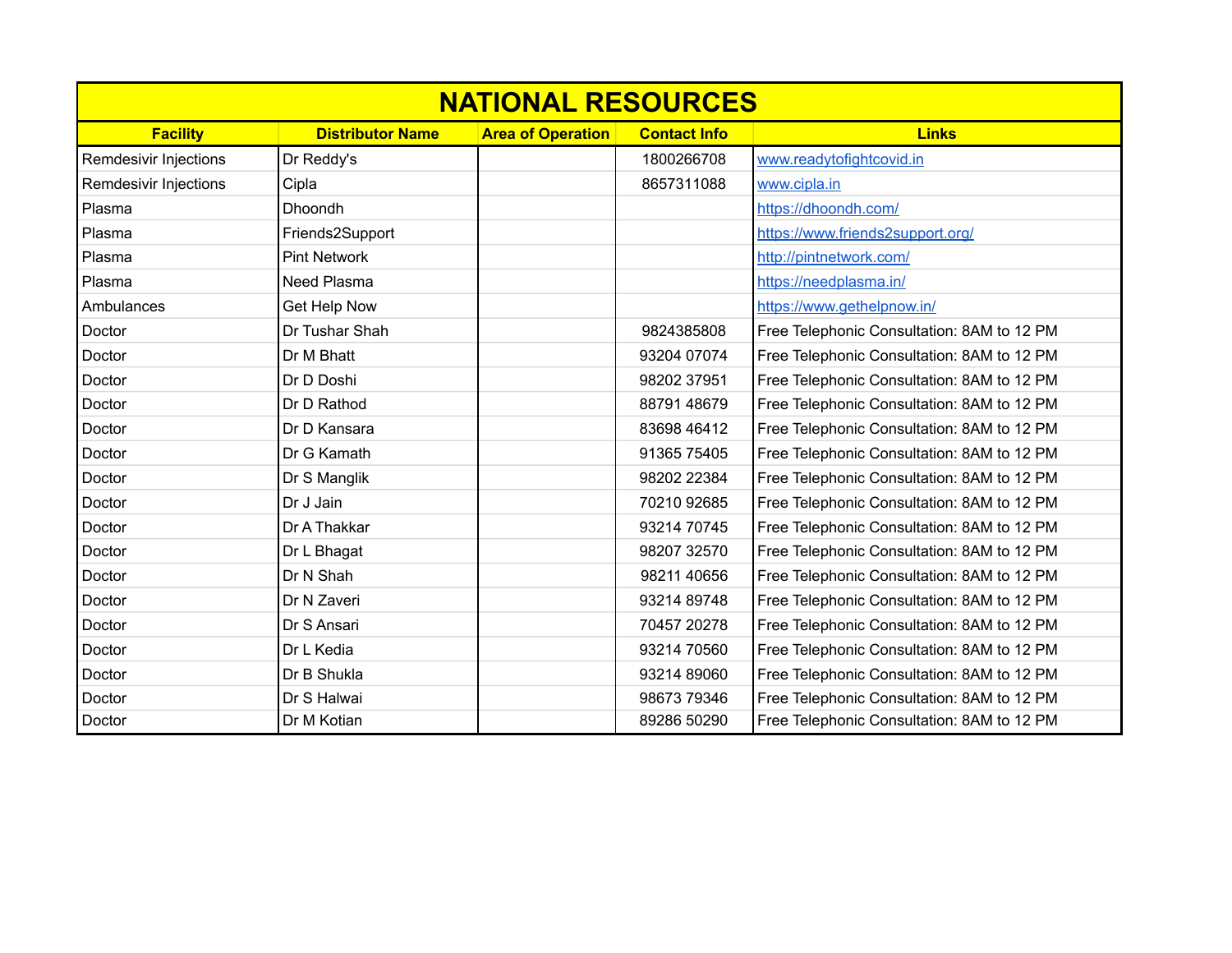|                   |                                      |               |                 | <b>Punjab/Haryana Resources</b> |                                                                        |
|-------------------|--------------------------------------|---------------|-----------------|---------------------------------|------------------------------------------------------------------------|
| <b>Facilities</b> | <b>Distributor's Name</b>            | <b>Cities</b> | <b>Helpline</b> | <b>Contact Info</b>             | <b>Links</b>                                                           |
| <b>Beds</b>       | Rajindra Hospital                    | Patiala       |                 |                                 | 0175-2212542 https://rajindrahospitalpatiala.com/                      |
|                   | Mata Kaushalya Hospital              | Patiala       |                 | 0175-2222481                    | https://patiala.nic.in/public-utility/mata-kaushalya-hospital-patiala/ |
|                   | Vardhman Hospital                    | Patiala       |                 | 0175-5051234                    | http://vardhmanhospitalpatiala.com/                                    |
|                   | Columbia Asia Patiala                | Patiala       |                 | 0175-5000222                    |                                                                        |
|                   | Simrita Nursing Home, Rajpura        | Patiala       |                 | 0176-2501084                    | https://docprime.com/simrita-nursing-home-in-rajpura-patiala-hpp       |
|                   | Amar Hospital Paitala                | Patiala       |                 | 0175-2222002                    |                                                                        |
|                   | Sadhbayna Hos Patiala                | Patiala       |                 | 0175-2219554                    |                                                                        |
|                   | Prime Hospital                       | Patiala       |                 | 0781-4189995                    |                                                                        |
|                   | <b>Bhatia Hospital</b>               | Patiala       |                 | 0175-2306630                    |                                                                        |
|                   | Neelam Hospital, Rajpura             | Patiala       |                 | 0176-2501501                    |                                                                        |
|                   | Ahuja hospital                       | Ludhiana      |                 | 0161 240 6123                   |                                                                        |
|                   | Ashirwad hospital, Model Town        | Ludhiana      |                 | 0161-2457789                    |                                                                        |
|                   | Bagga hospital                       | Ludhiana      |                 | 0161-2532608                    |                                                                        |
|                   | Bassi hospial pvt ltd                | Ludhiana      |                 | 0161-2472732                    |                                                                        |
|                   | C.M.C. hospital                      | Ludhiana      |                 | 0161-2604714                    |                                                                        |
|                   | City hospital                        | Ludhiana      |                 | 0161-2401159                    |                                                                        |
|                   | Civil hospital                       | Ludhiana      |                 | 0161-2665003                    |                                                                        |
| Plasma            | pancham hospital                     | ludhiana      |                 | 8725008725                      |                                                                        |
|                   | profile hospital                     | ludhiana      |                 | 0161-5060999                    |                                                                        |
|                   | lifeline medical institution         | ludhiana      | 4681100         |                                 |                                                                        |
|                   | patel multi superspeciality hospital | ludhiana      | 5241000         |                                 |                                                                        |
|                   | fortis                               | mohali        | 1724692222      |                                 |                                                                        |
|                   | fortis                               | ludhiana      | 5222333         |                                 |                                                                        |
|                   | fortis                               | amritsar      | 5032222         |                                 |                                                                        |
|                   | max superspecialty                   | mohali        | 5212000         |                                 |                                                                        |
|                   | shri krishna charitable              | mohali        | 2440942         |                                 |                                                                        |
|                   | tagore hospital pvt Itd              | jalandhar     | 4685700         |                                 |                                                                        |
|                   | shalby hospital                      | mohali        | 4907100         |                                 |                                                                        |
|                   | fortis medical centre                | chandigarh    | 4692222         |                                 |                                                                        |
|                   | ivy hospital                         | chandigarh    | 7170000         |                                 |                                                                        |
|                   | columbia asia hospital               | gurugram      |                 | 0124-3989896                    |                                                                        |
|                   | artemis                              | gurugram      |                 | 0124-4511111                    |                                                                        |
|                   | medanta                              | gurugram      |                 | 0124-4141414                    |                                                                        |
|                   | artemis medicare services Itd        | gurugram      |                 | 0124-6767999                    |                                                                        |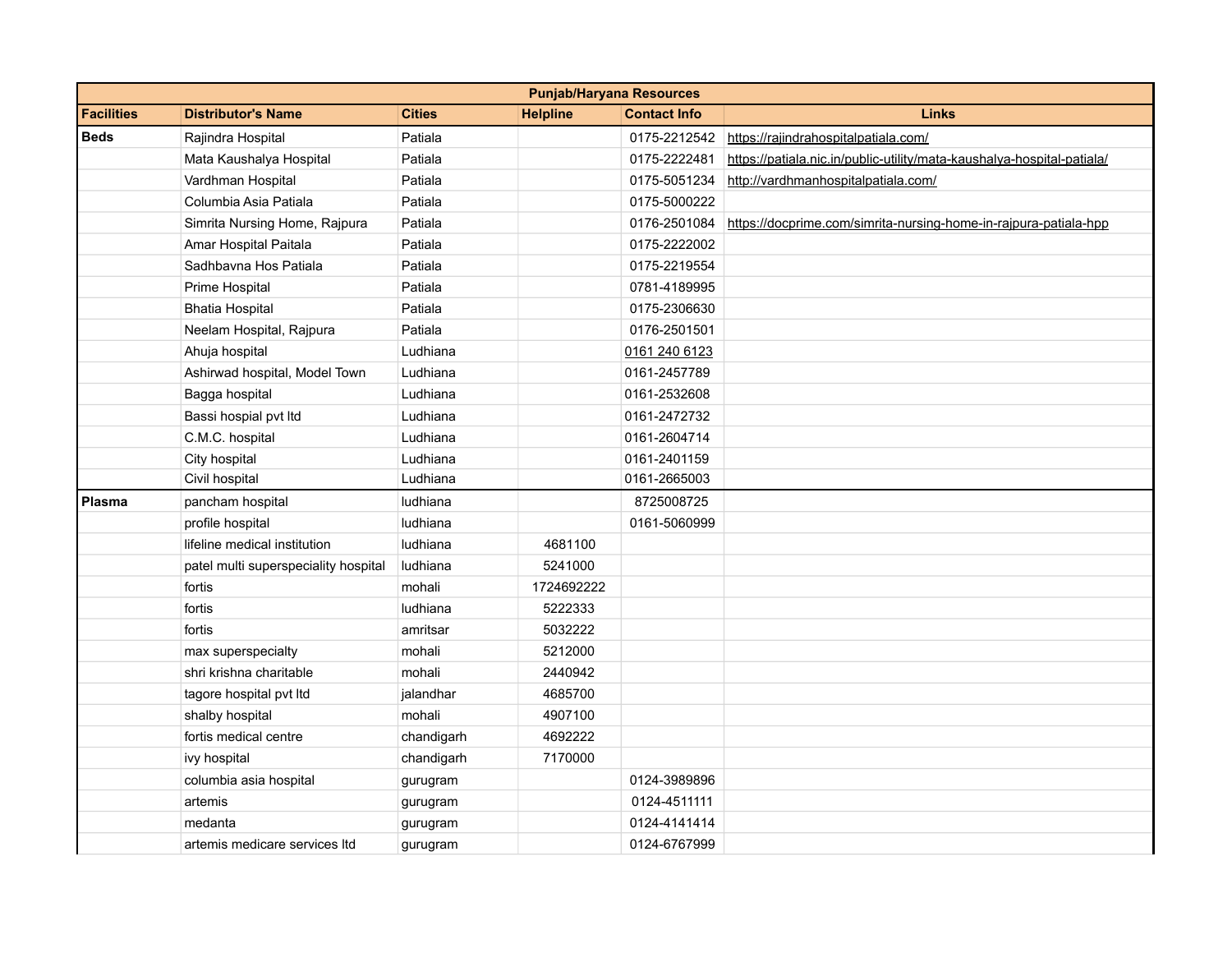|                         | paras hospital                                               | gurugram     |              | 0124-4585555 |  |
|-------------------------|--------------------------------------------------------------|--------------|--------------|--------------|--|
|                         | sarvodyam hospital                                           | faridabad    |              | 0129-4194444 |  |
|                         | sarvodaya hospital and research<br>centre                    | faridabad    | 1800-3131414 |              |  |
|                         | kainos superspeciality hospital                              | rohtak       |              | 9369020202   |  |
|                         | sheetla hospital                                             | gurugram     |              | 0124-2875800 |  |
|                         | rotary bloodbank                                             | gurugram     |              |              |  |
|                         | st stephens hospital                                         | gurugram     |              | 0124-4249171 |  |
| Vaccine                 | paras hospital                                               | gurugram     |              | 9650505523   |  |
|                         | sarvodaya hospital and research<br>centre                    | faridabad    |              | 1800-3131414 |  |
|                         | kainos superspeciality hospital                              | rohtak       |              | 9369020202   |  |
|                         | Aakash Hospital                                              | hisar        |              |              |  |
|                         | <b>Bharat Multispeciality Hospital</b>                       | hisar        |              | 8862820000   |  |
|                         | Chauhan Hospital                                             | sonipat      |              | 1302257548   |  |
|                         | Cosmos Hospital                                              | palval       |              | 1275255510   |  |
|                         | <b>Cygnus Superspeciality Hospital</b>                       | kaithal      |              | 1274258556   |  |
|                         | Dua Multi Specialty Hospital                                 | karnal       |              | 1842258800   |  |
|                         | <b>Getwell Hospital</b>                                      | mahendragarh |              | 1282256307   |  |
|                         | Jain Hospital                                                | kaithal      |              | 1746225066   |  |
|                         | Ace Heart & Vascular Institute                               | chandigarh   |              | 1722216868   |  |
|                         | Aman Hospital                                                | hoshiarpur   |              | 1882244777   |  |
|                         | Apex Hospital Rampura                                        | rampura phul |              | 1651221221   |  |
|                         | Bajwa Hospital                                               | gurdaspur    |              | 1874244899   |  |
|                         | <b>City Hospital</b>                                         | amritsar     |              | 9463448086   |  |
|                         | Doaba Hospital Pvt Ltd                                       | jalandhar    |              | 1812226200   |  |
|                         | Goyal Hospital Advanced Trauma<br>And Superspeciality Centre | moga         |              | 1636232842   |  |
|                         | Kahlon Hospital                                              | gurdaspur    |              | 9417567182   |  |
| <b>Food Drives</b>      | food bank-india                                              |              |              | 9003661122   |  |
|                         | MCKS food for the hungry                                     |              |              | 9873800500   |  |
|                         | mera parivar                                                 |              |              | 7838594404   |  |
|                         | feeding india                                                |              |              | 9015026026   |  |
|                         | food security foundation india(ifbn)                         |              |              | 9810845674   |  |
| oxygen<br>cylinder/beds | philedelphia misson hospital                                 | ambala       |              | 0171-2553518 |  |
|                         | kadam hospital                                               | bhiwani      |              | 9518809328   |  |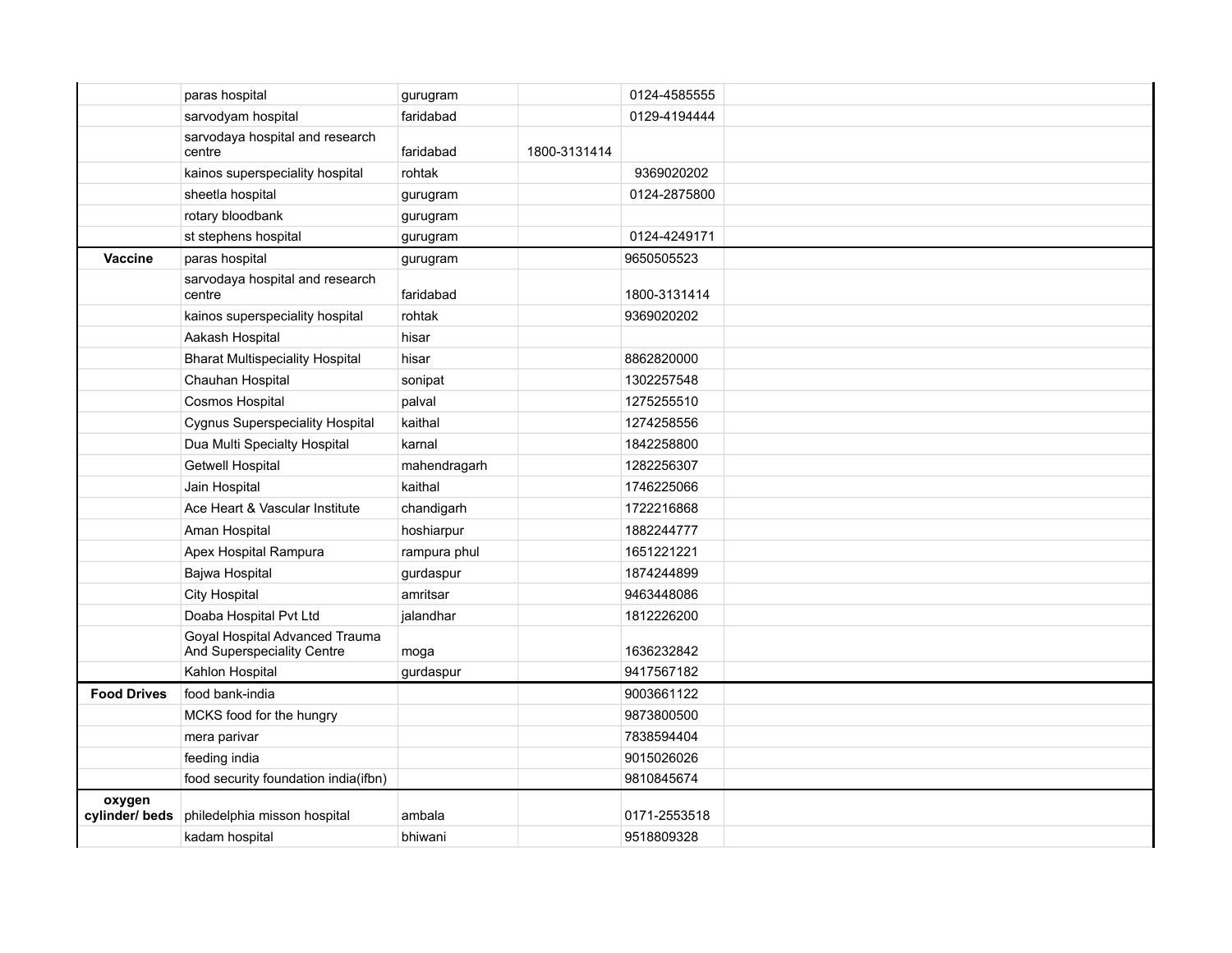| park hospital             | faridabad   | 0129-4200000  |                                                                 |
|---------------------------|-------------|---------------|-----------------------------------------------------------------|
| park hospital             | gurugram    | 18001026767   |                                                                 |
| esic hospital             | gurugram    | 0124-2252001  |                                                                 |
| santosh hospital          | yamunanagar | 9416158466    |                                                                 |
| gaba hospital             | yamunanagar | 01732 222 194 |                                                                 |
| civil hospital            | rohtak      | 01262-247657  | https://rohtak.gov.in/public-utility/civil-hospital/            |
| sanjeevani hospital       | sirsa       | 0166 622 2221 |                                                                 |
| kainos hospital           | rohtak      | 9369020202    |                                                                 |
| civil hospital            | panchkula   | 0172 256 7228 | https://panchkula.nic.in/public-utility/general-hospital/       |
| paras hospital            | panchkula   | 0172 529 4444 | https://www.parashospitals.com/india/paras-hospitals-panchkula/ |
| gurunanak hospital        | palwal      | 075031 02102  |                                                                 |
| puspanjli hospital        | rewari      | 01274 260 021 |                                                                 |
| pgims                     | rohtak      | 01262 281 307 |                                                                 |
| dayanand hospital         | sonipat     | 094675 75442  |                                                                 |
| shah satnam dera hospital | sirsa       | 01666-260222  | http://www.ssjsh.com/                                           |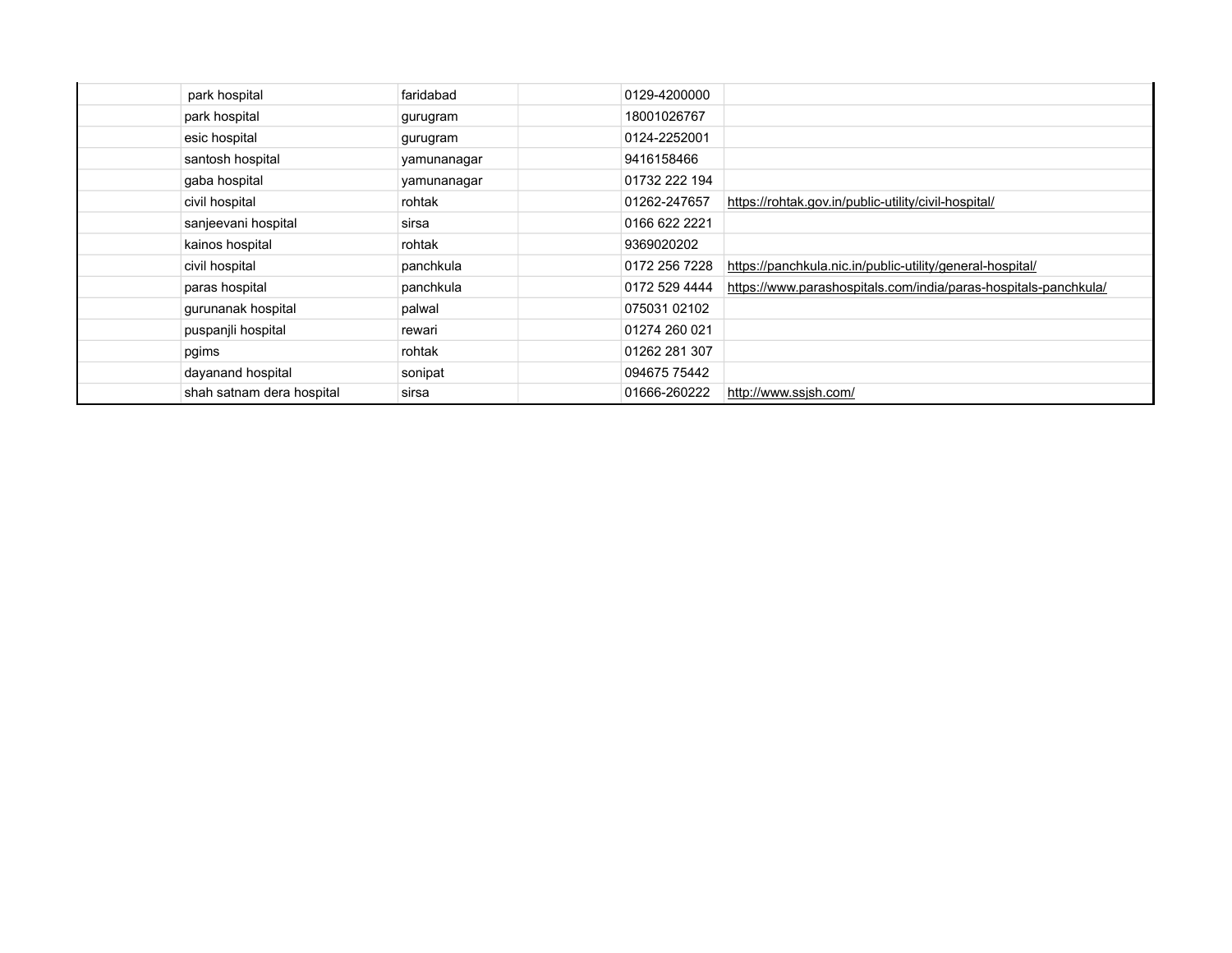| <b>DELHI RESOURCES</b>                    |                                               |                 |                             |                                             |  |  |  |
|-------------------------------------------|-----------------------------------------------|-----------------|-----------------------------|---------------------------------------------|--|--|--|
| DELHI GOVT WHATSAPP HELPLINE - 8800007722 |                                               |                 |                             |                                             |  |  |  |
| DELHI GOVT LANDLINE HELPLINE-011-22307145 |                                               |                 |                             |                                             |  |  |  |
| <b>Facility</b>                           | <b>Distributor's Name</b>                     | <b>Helpline</b> | <b>Extra Info</b>           | <b>Links</b>                                |  |  |  |
| Plasma                                    | <b>ILBS Hospital</b>                          | 146300000       | 8448884344                  |                                             |  |  |  |
|                                           | ILBS Hospital                                 | 146300000       |                             |                                             |  |  |  |
|                                           | Dhoondh                                       |                 |                             | https://dhoondh.com                         |  |  |  |
|                                           | Plasma Donor                                  |                 |                             | https://plasmadonor.in                      |  |  |  |
|                                           | Need Plasma                                   |                 |                             | https://needplasma.in                       |  |  |  |
|                                           | Plasma Line                                   |                 |                             | https://plasmaline.in                       |  |  |  |
|                                           | <b>KAB Welfare Foundation</b>                 | 9810063261      |                             | https://kamlaarorablessings.com             |  |  |  |
|                                           | NDTV Plasma donation initiative               |                 | 9910668811(Whatsapp Number) |                                             |  |  |  |
|                                           | Delhi Fights Corona - Donation                |                 | DONATION ONLY               | https://delhifightscorona.in/donateplasma/  |  |  |  |
|                                           | Delhi Fights Corona - Request                 |                 | <b>REQUEST ONLY</b>         | https://delhifightscorona.in/requestplasma/ |  |  |  |
|                                           | <b>Pint Network</b>                           |                 |                             | pintnetwork.com                             |  |  |  |
|                                           | Friends 2 Support                             |                 |                             | https://www.friends2support.org/            |  |  |  |
| <b>Oxygen Cylinders</b>                   | Sawaabsamaj Foundation                        | 9818936934      | 9971265674                  |                                             |  |  |  |
|                                           | Jas Angad Singh                               | 8860160001      |                             |                                             |  |  |  |
|                                           | <b>Simrat Veer</b>                            | 9811504547      |                             |                                             |  |  |  |
|                                           | Kamal Jeet Singh                              | 9810458567      |                             |                                             |  |  |  |
|                                           | Sukhwinder Singh                              | 8743014143      |                             |                                             |  |  |  |
|                                           | <b>Upkar Singh</b>                            | 9911111313      |                             |                                             |  |  |  |
|                                           | Abhishek                                      | 9811043229      |                             |                                             |  |  |  |
|                                           | Prabhjit Singh                                | 9873555655      |                             |                                             |  |  |  |
|                                           | <b>Billaveer</b>                              | 9899567999      | 8929222502(Whatsapp Number) |                                             |  |  |  |
|                                           | marwari yuva manch                            | 9211162600      | 9953545358                  |                                             |  |  |  |
|                                           | Tulsi Multi-Speciality Hospital               | 8410445275      | 8368769040                  |                                             |  |  |  |
|                                           | Ambica Surgicare                              | 9312211285      |                             |                                             |  |  |  |
|                                           | Shariq Husain                                 | 9990431468      |                             |                                             |  |  |  |
|                                           | Jatinder Singh                                | 9871330889      |                             |                                             |  |  |  |
|                                           | Seth Traders Oxygen                           | 9811136654      |                             |                                             |  |  |  |
| <b>Beds</b>                               | Guru Teg bahadur Hospital                     | 011-22586262    | 9625900725                  |                                             |  |  |  |
|                                           | <b>Tulsi Multi-Speciality Hospital</b>        | 8410445275      | 8368769040                  |                                             |  |  |  |
|                                           | Madhukar Rainbow Children's Hospital 18002122 |                 |                             |                                             |  |  |  |
|                                           | Ambedkar Nagar Hospital                       | 9971747783      |                             |                                             |  |  |  |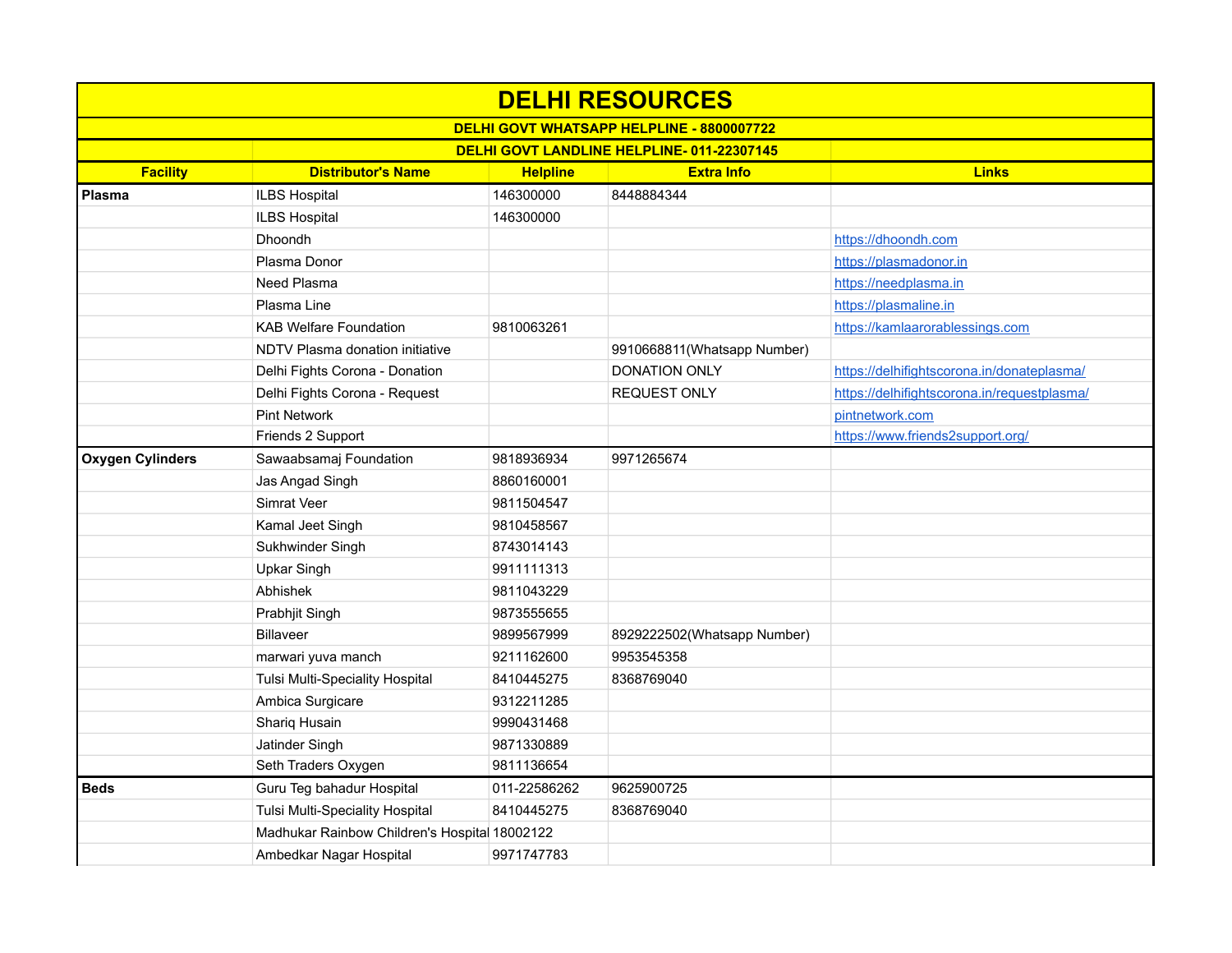|                               | (Charity Beds) Gagan                               | 7838348237     |                                                                                       |                                  |
|-------------------------------|----------------------------------------------------|----------------|---------------------------------------------------------------------------------------|----------------------------------|
|                               |                                                    |                | *Government Hyperlink: https://coronabeds.jantasamvad.org/beds.html *                 |                                  |
| <b>Blood Banks</b>            | <b>AIIMS</b>                                       | 011-26593726   | 011-265594438                                                                         |                                  |
|                               | rotary noida blood bank                            | 011-66364887   |                                                                                       |                                  |
|                               | white cross blood bank                             | 011-26831063   | 011-26844140                                                                          |                                  |
|                               | badra hospital and med. research cent 011-29958747 |                | 011-29957487                                                                          |                                  |
|                               | majeedia hospitals                                 | 011-64788237   | 011-64788249                                                                          |                                  |
|                               | Apollo blood bank                                  | 011-26825707   | 011-26925858                                                                          |                                  |
|                               | Lions blood bank                                   | 011-42258080   | 011-42258494                                                                          |                                  |
|                               | sir ganga ram hospital                             | 011-25750000   | 011-25751111                                                                          |                                  |
|                               | Indian red cross society                           | 011-23711551   |                                                                                       |                                  |
|                               | Friends 2 Support                                  |                |                                                                                       | https://www.friends2support.org/ |
| <b>Covid Test Home Sample</b> | Kailash                                            | 011-2102444444 | (Honour ECHS Card)9871662662                                                          |                                  |
|                               | Saral Lab                                          | 011-471111     | 9580007000                                                                            |                                  |
|                               | Apollo                                             | 18605001066    |                                                                                       |                                  |
|                               | Dr.Lal Path Labs                                   | 0120-3988505   |                                                                                       |                                  |
|                               | Max Hospital                                       | 0120-4868010   |                                                                                       |                                  |
|                               | Metropolis                                         | 18004126949    |                                                                                       |                                  |
| <b>Meal Services</b>          | Gurudwara Sector-18                                | 9654714986     | Free Meals for those in Quarantine                                                    |                                  |
|                               | K Kitchen                                          | 9582555032     |                                                                                       |                                  |
|                               | Mrs Ragini Malhotra                                | 8178035411     |                                                                                       |                                  |
|                               | Annapurna Tiffin Service                           | 9910150652     |                                                                                       |                                  |
|                               | Monu's Kitchen(Veg)                                | 7947190209     |                                                                                       |                                  |
|                               | Shaan-e-Punjab (Mr.Paramjeet)                      | 9911752309     | 9650652309                                                                            |                                  |
|                               | Ram Kishor Das (ISKON Group)                       | 9953187089     |                                                                                       |                                  |
|                               | Lajawaab Sector-25                                 | 0120-2547013   |                                                                                       |                                  |
|                               |                                                    |                | *Last but not the least, for any coordination contact 9818555981 (AVM Pradeep Kumar)* |                                  |
| <b>Ambulance Service</b>      |                                                    | 8822288222     | 24-7 Availibilty                                                                      | www.gethelpnow.in                |
|                               | Students & Alumni of IIT Bombay                    | 0-8899889952   |                                                                                       |                                  |
| <b>Remdisvir Sources</b>      | Alniche Life Sciences Pvt. Ltd.                    | 9811684785     |                                                                                       |                                  |
|                               | AN Pharma                                          | 9873000393     |                                                                                       |                                  |
|                               | Medilink                                           | 9999359301     |                                                                                       |                                  |
|                               | <b>White Pharmaceuticals</b>                       | 9873667666     |                                                                                       |                                  |
|                               | Cipla                                              | 8657311088     | info.availibility@cipla.com                                                           | www.cipla.com                    |
|                               | Hetero                                             | 040-40473535   | rc.kaushik@linde.com                                                                  | www.heterohealthcare.com         |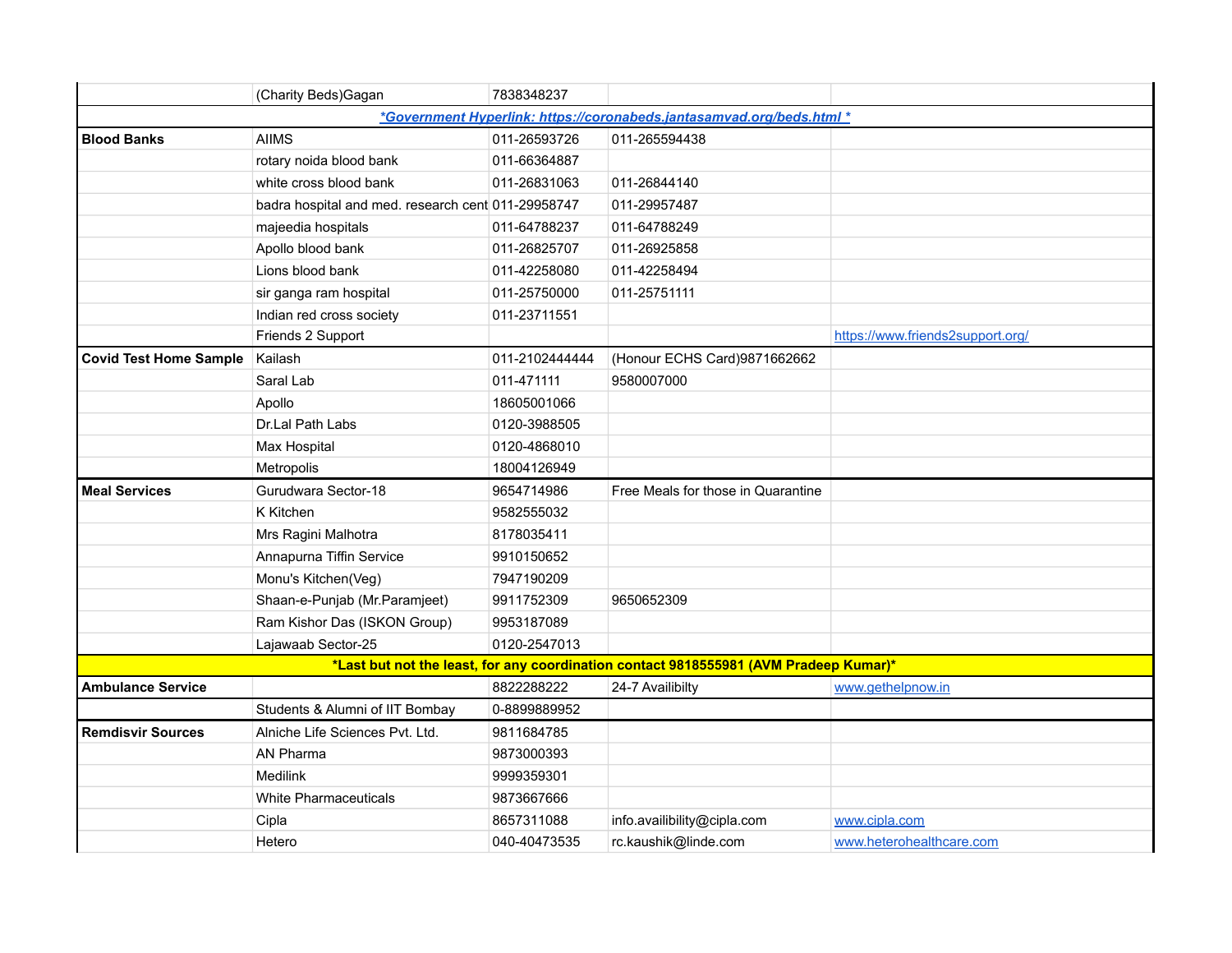|                            | Jubliant        | 9819857718 | Vikas.bansi@jubl.com                                                                                                      | www.jubilantpharmova.com                                                                                                                     |
|----------------------------|-----------------|------------|---------------------------------------------------------------------------------------------------------------------------|----------------------------------------------------------------------------------------------------------------------------------------------|
|                            | Mylan           | 7829980066 | kumar.subramaniam@mylan.in                                                                                                | www.mylan.in                                                                                                                                 |
| <b>Doctor's to Contact</b> | Dr Tushar Shah. | 9321469911 |                                                                                                                           |                                                                                                                                              |
|                            | Dr M Bhatt.     | 9320407074 |                                                                                                                           |                                                                                                                                              |
|                            | Dr D Doshi.     | 9820237951 |                                                                                                                           |                                                                                                                                              |
|                            | Dr D Rathod.    | 8879148679 |                                                                                                                           |                                                                                                                                              |
|                            | Dr R Gwalani.   | 8779835257 |                                                                                                                           |                                                                                                                                              |
|                            | Dr D Kansara    | 8369846412 |                                                                                                                           |                                                                                                                                              |
|                            | Dr D Kamath     | 9136575405 |                                                                                                                           |                                                                                                                                              |
|                            | Dr S Manglik    | 9820222384 |                                                                                                                           |                                                                                                                                              |
|                            | Dr J Jain       | 7021092685 |                                                                                                                           |                                                                                                                                              |
|                            | Dr A Thakkar    | 9321470745 |                                                                                                                           |                                                                                                                                              |
|                            | Dr L Bhagat     | 9820732570 |                                                                                                                           |                                                                                                                                              |
|                            | Dr N Shah       | 9821140656 |                                                                                                                           |                                                                                                                                              |
|                            | Dr S Phanse     | 8779328220 |                                                                                                                           |                                                                                                                                              |
|                            | Dr J Shah       | 9869031354 |                                                                                                                           |                                                                                                                                              |
|                            |                 |            | *For telephonic guidance on Covid-19 from 4 to 8 pm*                                                                      |                                                                                                                                              |
| <b>Doctor's to Contact</b> | Dr N Zaveri     | 9321489748 |                                                                                                                           |                                                                                                                                              |
|                            | Dr S Ansari     | 7045720278 |                                                                                                                           |                                                                                                                                              |
|                            | Dr L Kedia      | 9321489060 |                                                                                                                           |                                                                                                                                              |
|                            | Dr S Halwai     | 9867379346 |                                                                                                                           |                                                                                                                                              |
|                            | Dr M Kotian     | 8928650290 |                                                                                                                           |                                                                                                                                              |
|                            |                 |            | *For telephonic guidance on Covid-19 from 8 to 11 pm*                                                                     |                                                                                                                                              |
| <b>Doctor's to Contact</b> | Dr N Kumar      | 8104605550 |                                                                                                                           |                                                                                                                                              |
|                            | Dr P Bhargay    | 9833887603 |                                                                                                                           |                                                                                                                                              |
|                            | Dr R Chauhan    | 9892135010 |                                                                                                                           |                                                                                                                                              |
|                            | Dr B Kharad     | 9969471815 |                                                                                                                           |                                                                                                                                              |
|                            | Dr S Dhulekar   | 9892139027 |                                                                                                                           |                                                                                                                                              |
|                            | Dr S Pandit.    | 9422473277 |                                                                                                                           |                                                                                                                                              |
|                            |                 |            |                                                                                                                           | *P.S. -Another excellent helpline (24.7) has been initiated by Indian Medical Association. The numbers are +919999672238 and +919999672239.* |
|                            |                 |            | *NGO Services providing relief: https://www.investindia.gov.in/bip/resources/list-ngos-providing-relief-during-covid-19 * |                                                                                                                                              |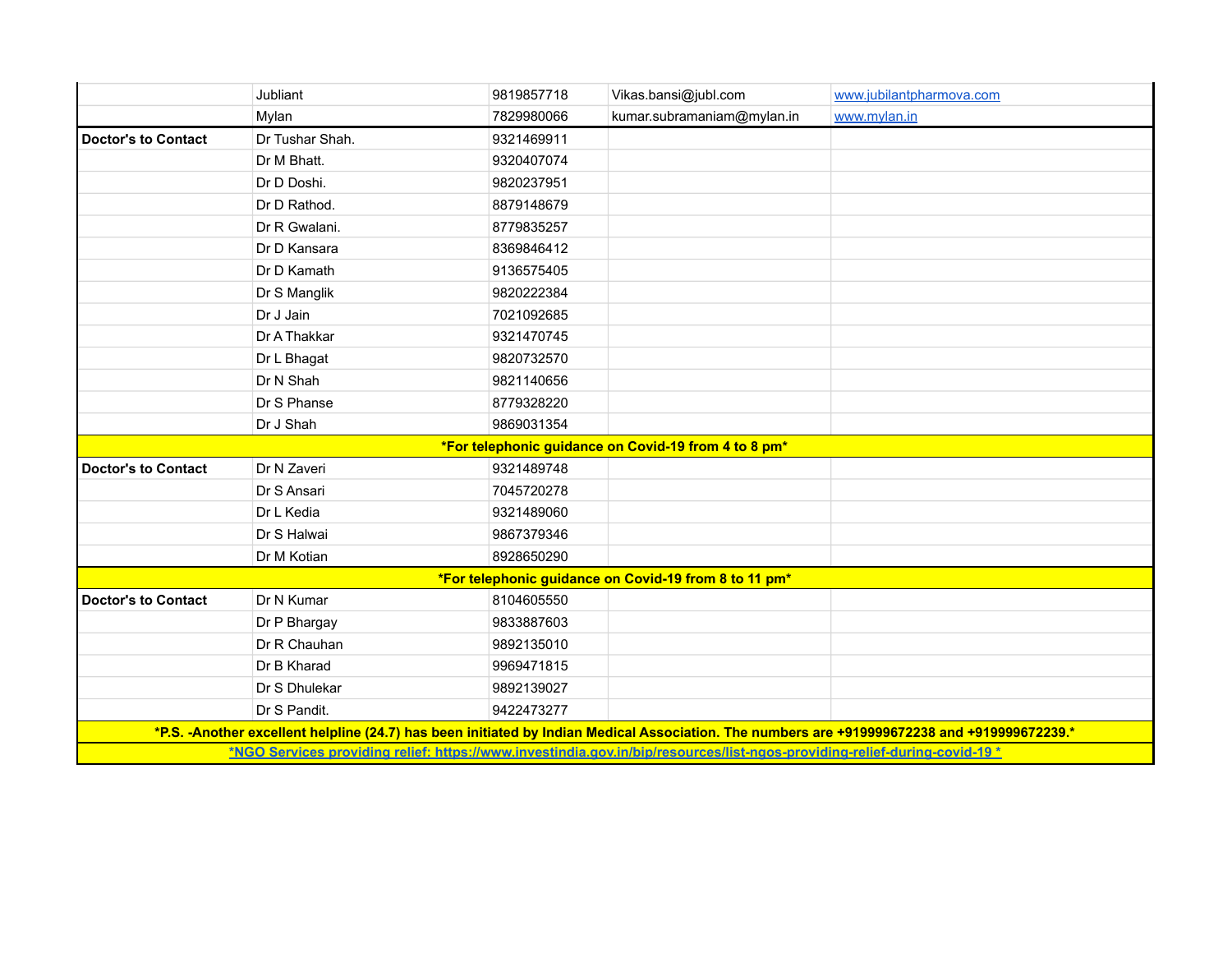| <b>UP RESOURCES</b>     |                                        |             |              |                                |                      |  |
|-------------------------|----------------------------------------|-------------|--------------|--------------------------------|----------------------|--|
| <b>Facility</b>         | <b>Distributor Name</b>                | <b>City</b> |              | <b>Helpline Contact Number</b> | <b>More Info</b>     |  |
| plasma donation         | Rotary Noida blood bank                | Noida       | 1166364887   |                                |                      |  |
|                         | King George Medical University         | Lucknow     | 5222258880   |                                | http://www.kgmu.org/ |  |
|                         | Jan Kalyan Charitable blood bank       | Agra        | 7300718884   | 56264511215                    |                      |  |
|                         | Rusa Medical centre blood bank         | Aligarh     | 8941095357   | 8941095358                     |                      |  |
|                         | Maxwell blood bank                     | Varanasi    | 7570904844   |                                |                      |  |
|                         | M/S GS Medical college and hospital    | Ghaziabad   | 0122 2327400 |                                |                      |  |
|                         | Sadbhawna Charitable blood bank        | Mathura     | 9897529288   |                                |                      |  |
|                         | Sanjeevani Charitable blood bank       | Meerut      | 9927959887   |                                |                      |  |
|                         | Shri Jagdamba Charitable blood bank    | Agra        | 9897652641   |                                |                      |  |
|                         | Blood Bank District Hospital Moradabad | Moradabad   | 9412746144   |                                |                      |  |
|                         | Blood Bank Sanjay Gandhi Hospital      | Sultanpur   | 7704020423   | 05368 255008                   |                      |  |
|                         | IMA Charitable blood bank              | Kanpur      | 8077276458   |                                |                      |  |
| beds                    | King George Medical University         | Lucknow     | 18001805145  |                                |                      |  |
|                         | Salvation Army                         | Bareilly    | 9876176680   |                                |                      |  |
|                         | <b>CHC Kurwar</b>                      | Sultanpur   | 5362284225   |                                |                      |  |
|                         | Santosh Medical College                | Ghaziabad   | 1204666666   | 7827981588                     |                      |  |
|                         | Deen Dayal Upadhyay                    | Varanasi    | 5422508017   |                                |                      |  |
|                         | Rasa Public School                     | Agra        | 9105127272   |                                |                      |  |
|                         | Global Agra Convent School             | Agra        | 9359137727   |                                |                      |  |
|                         | Mahavir Ayurvedic Vidyalay             | Meerut      | 9557928862   |                                |                      |  |
|                         | Shardah Hospital                       | Noida       | 1202333999   |                                |                      |  |
|                         | Sanskriti University                   | Mathura     | 9358512345   |                                |                      |  |
| <b>Oxygen cylinders</b> | Murari Gas, Bad                        | Lucknow     | 9235302425   | 7311122386                     |                      |  |
|                         | Harsh Rai                              | Kanpur      | 7985096433   | 7860100001                     |                      |  |
|                         | Parerhat Gas                           | Lucknow     | 9654258981   | 9936226406                     |                      |  |
|                         | Ankur Gas                              | Lucknow     | 7755844999   | 9839226406                     |                      |  |
|                         | Shubham Oxygen                         | Lucknow     | 9415548499   |                                |                      |  |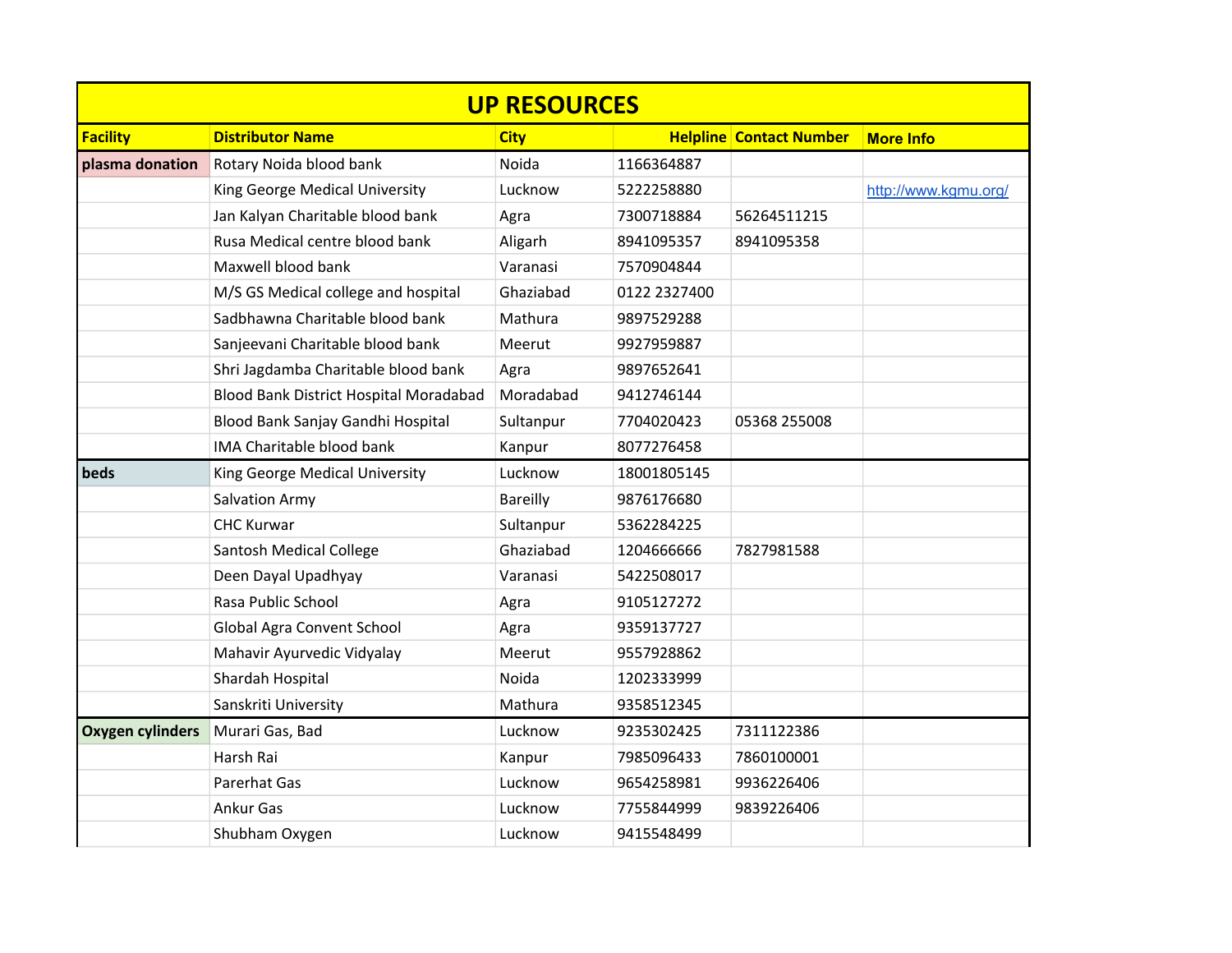|                | Vent on Rent                 | Lucknow      | 7080806920     |  |
|----------------|------------------------------|--------------|----------------|--|
|                | Raghav Oudh Oxygen           | Lucknow      | 9616661656     |  |
|                | Awadh Gas                    | Lucknow      | 9335710295     |  |
|                | Oxygen Wala                  | Lucknow      | 8935090720     |  |
|                | Air 6 Portable Oxygen Can    | Lucknow      | 8090390300     |  |
|                | Vasu Gupta                   | Lucknow      | 9044430691     |  |
|                |                              |              |                |  |
| <b>Meals</b>   | Gurudwara Sector-18          | Noida        | 9654714986     |  |
|                | <b>Humanity First</b>        | PAN-UP       | 9988991775     |  |
|                | <b>Utthishtha Foundation</b> | PAN-UP       | 9451204084     |  |
|                | MCKS Food For the Hungry     | PAN-UP       | 9873800500     |  |
|                | Youth Feed India Program     | PAN-UP       | 8341655356     |  |
|                | <b>SEEDS</b>                 | PAN-UP       | 9136001392     |  |
|                | <b>Uttishtha Foundation</b>  | PAN-UP       | 9451204084     |  |
|                | Goonj Foundation             | PAN-UP       | 011-26972351   |  |
|                | Smile Foundation             | PAN-UP       | 8130088239     |  |
|                | <b>Uday Foundation</b>       | PAN-UP       | 9910445043     |  |
|                | <b>Humanity First</b>        | PAN-UP       | 9988991775     |  |
|                | Paras India                  | PAN-UP       | 9350787654     |  |
|                | Samarpan foundation          | PAN-UP       | 9654816494     |  |
|                | Deepalaya                    | PAN-UP       | 011 - 28520347 |  |
| <b>Doctors</b> | Awasti Bhojanalay            | Indira Nagar | 8081141771     |  |
|                | Anapurna Tiffin Services     | Lucknow      | 6389938960     |  |
|                | Doctor Ravi Pandey           | Lucknow      | 7376019029     |  |
|                | Doctor Rahul Arya            | Lucknow      |                |  |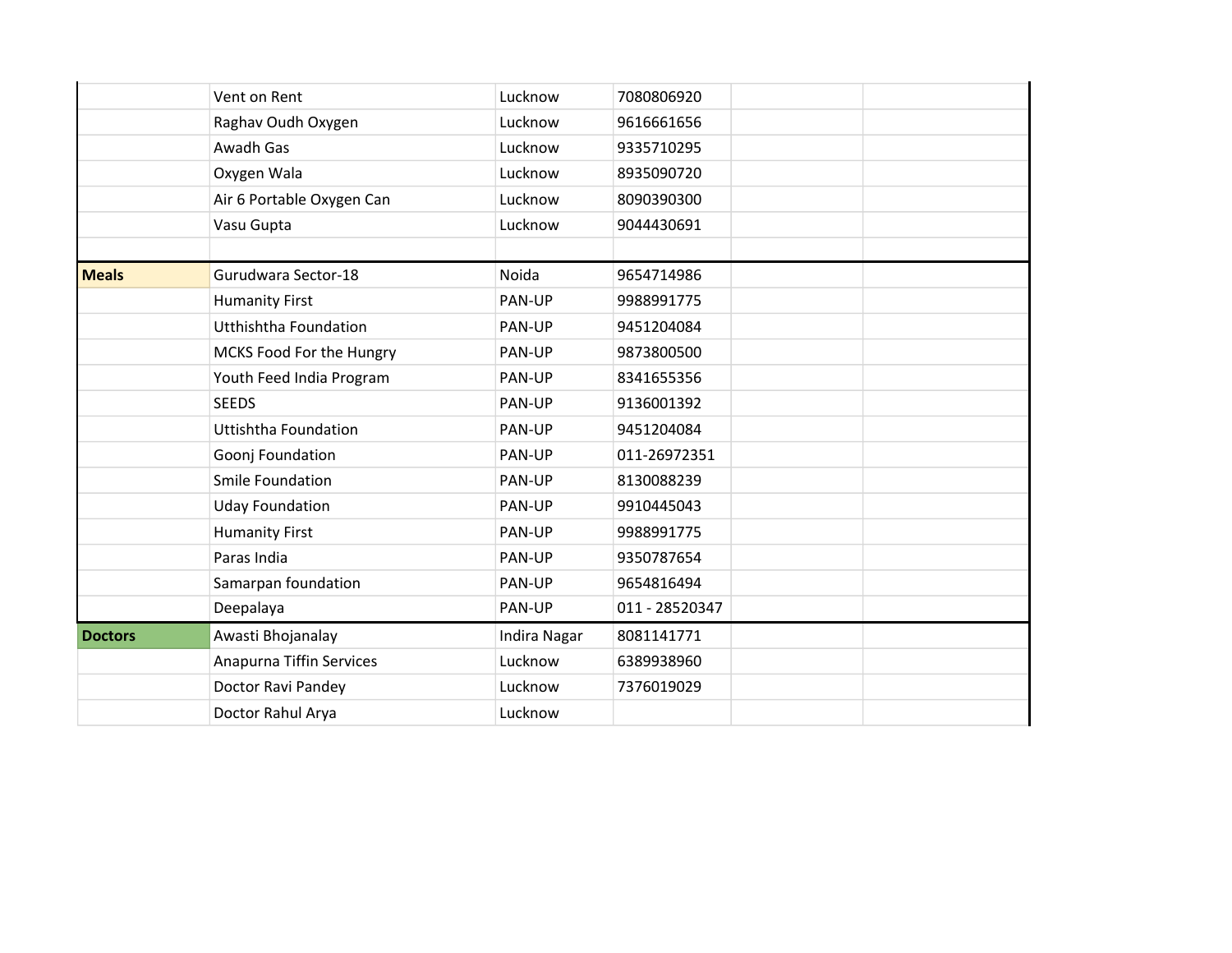| <b>NAGPUR RESOURCES</b> |                                    |                       |                                                                                                                                                                                                                           |                            |  |
|-------------------------|------------------------------------|-----------------------|---------------------------------------------------------------------------------------------------------------------------------------------------------------------------------------------------------------------------|----------------------------|--|
| Facility                | <b>Name</b>                        | <b>Contact Number</b> | <b>Area Servicing</b>                                                                                                                                                                                                     | <b>Extra Info (If Any)</b> |  |
| <b>Hospital/Beds</b>    | Kingsway Hospital                  | 8263915152            | N/A                                                                                                                                                                                                                       | www.kingswayhospitals.com  |  |
|                         | Kingsway Hospital                  | 8767807230            | N/A                                                                                                                                                                                                                       | www.kingswayhospitals.com  |  |
|                         | Kingsway Hospital                  | 8767807233            | N/A                                                                                                                                                                                                                       | www.kingswayhospitals.com  |  |
|                         | NMC's Corona Control Room          | 0712-2567021          | N/A                                                                                                                                                                                                                       | www.nmcnagpur.gov.in       |  |
| <b>Meal Provider</b>    | Maa Ki Rasoi/Chetan Vyas           | 9920694272            | Abhyankar Nagar, Shubash Nagar, Trimurti<br>Nagar, Shankar Nagar, Dharampeth, Ramdas<br>Peth, Gokulpeth, Buldi, Dhantoli, Pratap Nagar,<br>Deo Nagar, Chhatrapati Chowk, Omkar Nagar,<br>Ajni, Medical Chowk, Vermalayout |                            |  |
|                         | Anita's Kitchen / Anita J Jain     | 8668235531            | Anywhere in Nagpur                                                                                                                                                                                                        |                            |  |
|                         | Aaradhya Foods/Avani Jain          | 9921821124            | <b>Nagpur District</b>                                                                                                                                                                                                    |                            |  |
|                         | Mr Meal / Abhay                    | 9764636699            | Nagpur District                                                                                                                                                                                                           |                            |  |
|                         | SK Kitchens / Kaustubh Belsare     | 7972881260            | 10 KM Radius of Manewada                                                                                                                                                                                                  |                            |  |
|                         | Shreenath Foods/ Madhavi Fadnavis  | 9325283628            | 3 KM from Tatya Tope Nagar, Hingna T Point                                                                                                                                                                                |                            |  |
|                         | Pandeji Services/Archana Pande     | 9021789129            | Mate Square, Pratap Nagar, Dharampeth Bardi                                                                                                                                                                               |                            |  |
|                         | Gouri's Kitchen / Gouri Ghare      | 7507055355            | 7 KM Radius from Dhantoli                                                                                                                                                                                                 |                            |  |
|                         | Eshan Foods/ Ajita Dorlikar        | 8530672200            | 3KM from Shivaji Nagar and Ramdaspeth                                                                                                                                                                                     |                            |  |
|                         | Homemade Khaana/Ritika Mulchandani | 8805029180            | 5 KM radius - Friends Colony, Katol Road                                                                                                                                                                                  |                            |  |
|                         | Aanandam/Sheetal Snesar            | 7304574419            | 10 KM Radius from Pratip Nagar                                                                                                                                                                                            |                            |  |
| <b>Oxygen Cylinders</b> | Naresh Ji                          | 9372723733            | N/A                                                                                                                                                                                                                       |                            |  |
|                         | Ravindra Ji                        | 9371850278            | N/A                                                                                                                                                                                                                       |                            |  |
|                         | Sunil Ji                           | 9422106522            | N/A                                                                                                                                                                                                                       |                            |  |
|                         | Ninad Ji                           | 9823039389            | N/A                                                                                                                                                                                                                       |                            |  |
|                         | Santosh Ji                         | 9975452397            | N/A                                                                                                                                                                                                                       |                            |  |
|                         | Hemant Ji                          | 9422101036            | N/A                                                                                                                                                                                                                       |                            |  |
|                         | Munna Ji                           | 9822921955            | N/A                                                                                                                                                                                                                       |                            |  |
|                         | Sourabh Ji                         | 9028492098            | N/A                                                                                                                                                                                                                       |                            |  |
| Plasma/Blood            | Rtn Sandeep Vaid                   | 9022842455            | N/A                                                                                                                                                                                                                       |                            |  |
|                         | Rtn Prashish Charde                | 9096084841            | N/A                                                                                                                                                                                                                       |                            |  |
|                         | <b>Rtn Mohmmad Master</b>          | 9822940792            | N/A                                                                                                                                                                                                                       |                            |  |
|                         | Rtn Abhishek Goyal                 | 7020844518            | N/A                                                                                                                                                                                                                       |                            |  |
|                         | Rtn Saloni Bhagwani                | 7666190051            | N/A                                                                                                                                                                                                                       |                            |  |
|                         | Rtn Harshit Jain                   | 7773952341            | N/A                                                                                                                                                                                                                       |                            |  |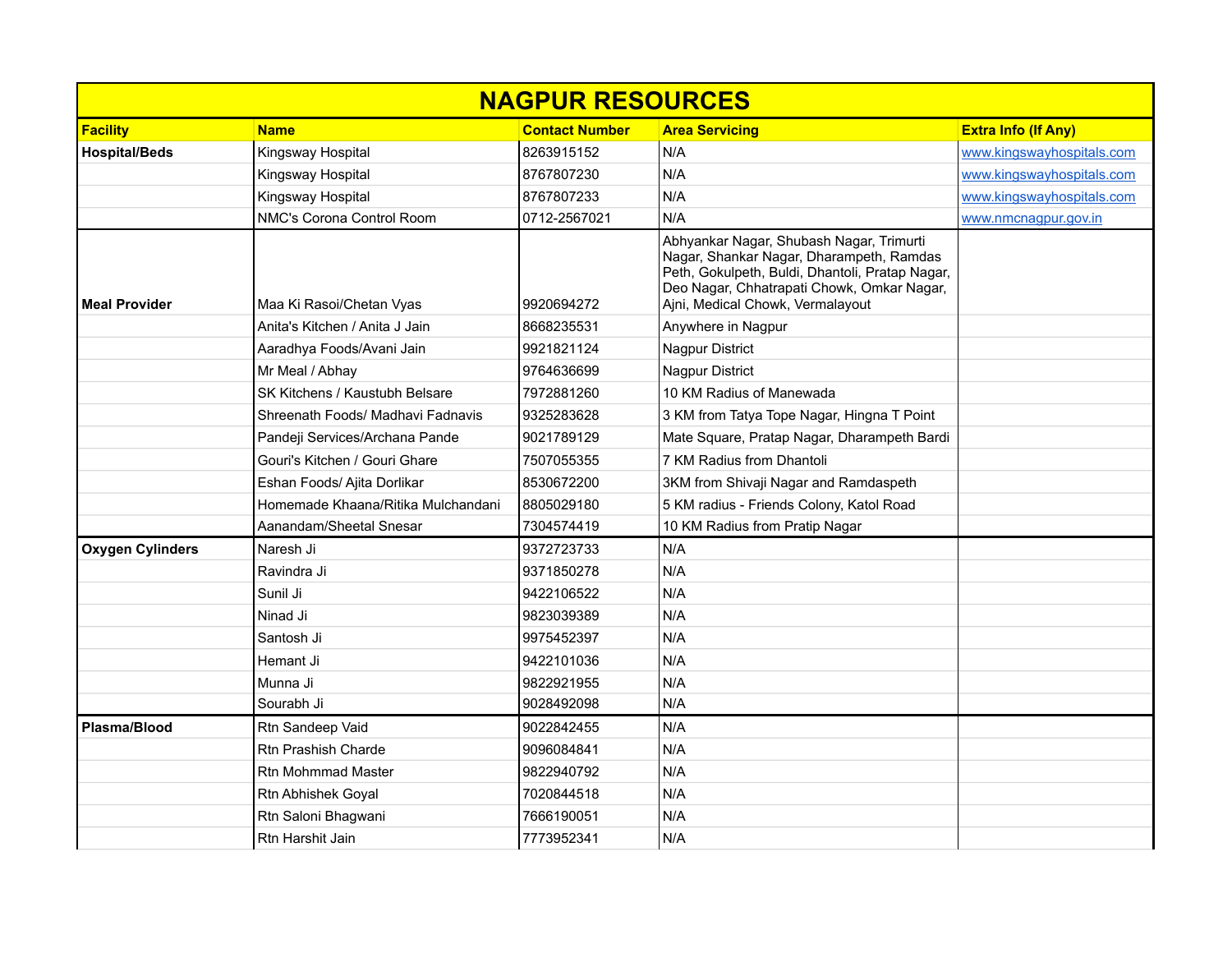|                                 | Rtr. Yash Goyal                    | 8208682804       | N/A                                                                                                          |  |
|---------------------------------|------------------------------------|------------------|--------------------------------------------------------------------------------------------------------------|--|
| <b>Tocilizumab Distributors</b> | <b>GOYAL AGENCIES</b>              | 01709-288987     | GOYAL TALKIES SQUARE, KAMPTEEDIST<br>NAGPUR, KAMPTEE, 441002                                                 |  |
|                                 | <b>J.JASWANTLAL &amp; BROTHERS</b> | 9370151555       | SHOP NO. 13,14,25,26,113,114,213SANDESH<br>DAWA BAZAR, NEAR HAJ<br>HOUSEGANJIPETH, NAGPUR, NAGPUR,<br>440002 |  |
|                                 | <b>KANNU BROTHERS</b>              | 0712-2763795     | 67-69, G.M.MARKETGANDHI BAGHNAGPUR,<br><b>NAGPUR.440002</b>                                                  |  |
|                                 | <b>METRO MEDICAL AGENCIES</b>      | 0712-27704662776 | S. NO.62,63,64,65, 1 ST FLOORSANDESH<br>DAWA BAZAR, NEAR HAJ<br>HOUSEGANJIPETH, NAGPUR, NAGPUR,<br>440018    |  |
|                                 | MUKUNDRAI AGENCIES                 | 0712-2763113277  | SHOP NO. 5,6,33,34,105,106SANDESH<br>DAWA BAZAR, GANJIPETHNAGPUR,<br>NAGPUR.440018                           |  |
|                                 | PUNIT MEDICAL STORES               | 0712-27675622765 | BL. NO. 254,255,256, 2 ND FLOORSANDESH<br>DAWA BAZAR, GANJIPETH, NAGPUR,<br>NAGPUR,440018                    |  |
|                                 | <b>SOBTI BROTHERS</b>              | 0712-27761842762 | SHOP NO. 54,55,56, 154,155,156SANDESH<br>DAWA BAZAR. NEAR HAJ HOUSE.<br>GANJIPETH, NAGPUR, NAGPUR, 440002    |  |
|                                 | SHREEJI SALES CORPORATION          | 0712-27680283299 | SHOP NO. 58, 158, 258, 259SANDESH DAWA<br>BAZAR, GANJIPETHNAGPUR, NAGPUR,<br>440002                          |  |
|                                 | VASANTLAL & BROS                   | 9373103152       | SHOP NO.18,19,20,21SANDESH DAWA<br>BAZAR, NEAR HAJ HOUSEGANJIPETH,<br>NAGPURX, NAGPUR, 440002                |  |
|                                 | <b>MEHADIA BROTHERS</b>            | 9822200365       | 67.68-A. FIRST FLOORDAWA BAZAR.<br>GANDHIBAGH, NAGPUR, 440002                                                |  |
|                                 | J.JASWANTLAL & BROTHERS(ASU)       | 0712-2761132     | SHOP NO. 13,14,25,26,113,114,213SANDESH<br>DAWA BAZAR, NEAR HAJ<br>HOUSEGANJIPETH, NAGPUR, NAGPUR,<br>440002 |  |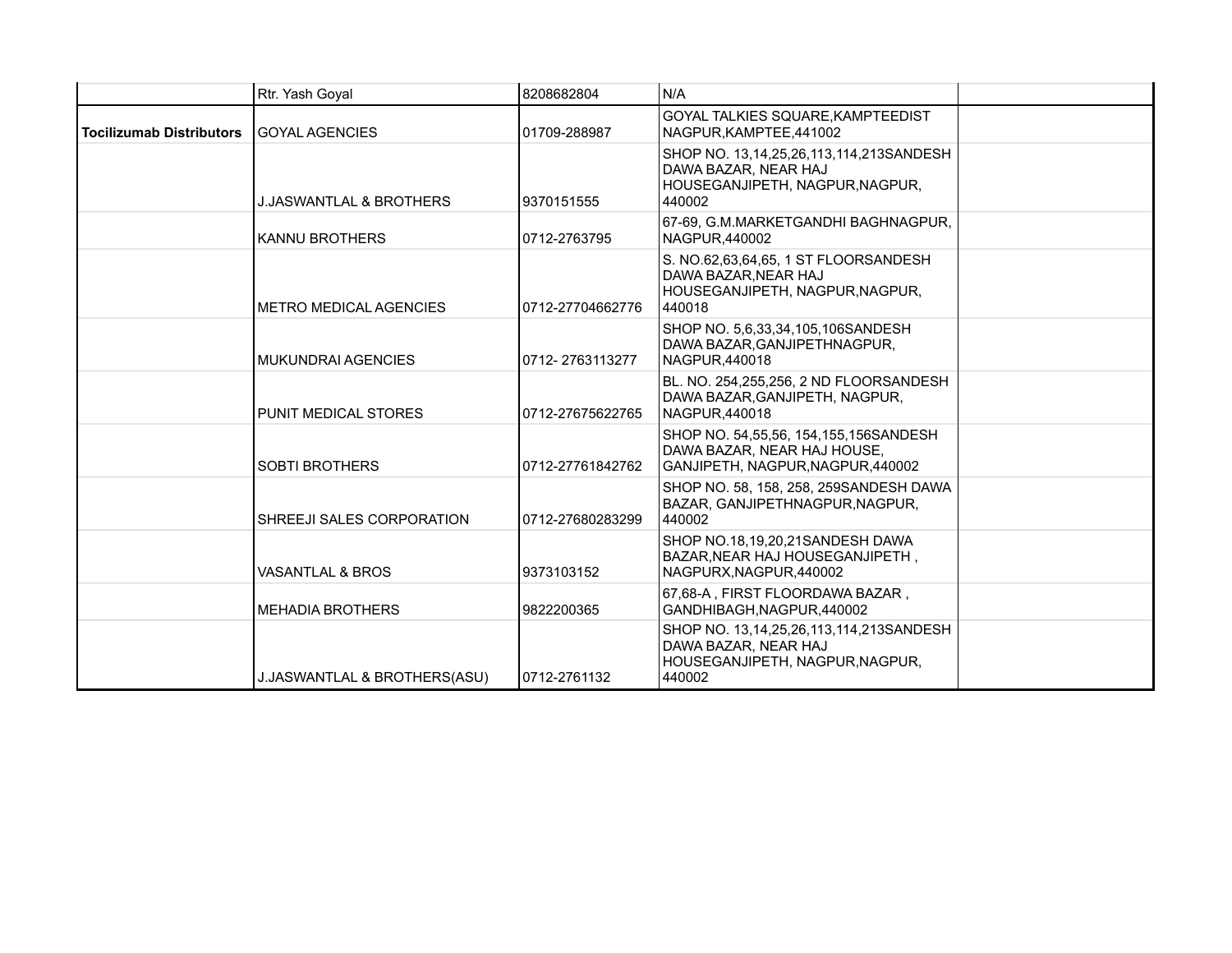| <b>MAHARASHTRA RESOURCES</b>                |                                                                               |            |                                |                                         |  |  |
|---------------------------------------------|-------------------------------------------------------------------------------|------------|--------------------------------|-----------------------------------------|--|--|
| Helpline Number (Maharashtra)- 020-26127394 |                                                                               |            |                                |                                         |  |  |
| <b>Facilities</b>                           | <b>Contact info</b><br><b>Links</b><br><b>Name Of The Distributor</b><br>City |            |                                |                                         |  |  |
| <b>Plasma Donors</b>                        | Seven Hills Hospital                                                          | Bombay     |                                | 022-67676767 www.sevenhillshospital.com |  |  |
|                                             | Sir J.j. Group Of Hospitals                                                   | Bombay     |                                | 022-237355555 www.gqmcjih.com           |  |  |
|                                             | Lokmanya Tilak Municipal General Hospital                                     | Sion       |                                | 022-24076381 www.ltmgh.com              |  |  |
|                                             | Kem Hospital                                                                  | Sion       | 022-24107000 www.kem.edu       |                                         |  |  |
|                                             | Pd Hinduja Hospital                                                           | Sion       |                                | 022-24452222 www.hindujahospital.com    |  |  |
|                                             | <b>Dhoondh</b>                                                                |            |                                | http://dhoondh.com                      |  |  |
|                                             | Need Plasma                                                                   |            |                                | needplasma.in                           |  |  |
|                                             | Plasma Donor                                                                  |            |                                | plasmadonor.in                          |  |  |
|                                             | Plasma Line                                                                   |            |                                | plasmaline.in                           |  |  |
|                                             | <b>Pint Network</b>                                                           |            |                                | pintnetwork.com                         |  |  |
|                                             | Covid Pune                                                                    | Pune       |                                | covidpune.com                           |  |  |
|                                             | Pune Plasma                                                                   | pune       |                                | https://puneplasma.in/                  |  |  |
| <b>Bed</b>                                  | <b>Hotel Accord</b>                                                           | Santa Cruz | 9892981195                     |                                         |  |  |
|                                             | <b>Bharati Hospital</b>                                                       | Santa Cruz | 020-25502110/25502116/17/18/19 |                                         |  |  |
|                                             | Columbia Asia Hospital                                                        | Santa Cruz | 020-40555555                   |                                         |  |  |
|                                             | Covid Jumbo Center Baner                                                      | Santa Cruz | 9925640688                     |                                         |  |  |
|                                             | Covid Jumbo Center Shivaji Nagar                                              | Santa Cruz | 7875182993                     |                                         |  |  |
|                                             | Deoyani Hospital                                                              | Santa Cruz | 9850811722                     |                                         |  |  |
|                                             | <b>Global Hospital</b>                                                        | Santa Cruz | 9922441114                     |                                         |  |  |
|                                             | Inadar Multi Specialist Hospital                                              | Santa Cruz | 9822037000                     |                                         |  |  |
|                                             | Inadar Multi Specialist Hospital                                              | Santa Cruz | 9372619218                     |                                         |  |  |
|                                             | Inadar Multi Specialist Hospital                                              | Santa Cruz | 9372600000                     |                                         |  |  |
|                                             | Shatabdi Hospital                                                             | Kandivali  | 022-28647003                   |                                         |  |  |
|                                             | Oscar Hospital                                                                | Kandivali  | 022-29672020/8422929220        |                                         |  |  |
|                                             | Amar Nursing Home                                                             | Kandivali  | 022-28050305                   |                                         |  |  |
|                                             | <b>United Hospital</b>                                                        | Kandivali  | 8928327370                     |                                         |  |  |
|                                             | Gem Hospital                                                                  | Kandivali  | 9137675446                     |                                         |  |  |
|                                             | <b>Trident Hospital</b>                                                       | Kandivali  | 022-28680016                   |                                         |  |  |
|                                             | Phoenix Hospital                                                              | Kandivali  | 022-28985670                   |                                         |  |  |
|                                             | Chavan Hospital                                                               | Kandivali  | 8879391340                     |                                         |  |  |
|                                             |                                                                               |            |                                |                                         |  |  |
|                                             |                                                                               |            |                                |                                         |  |  |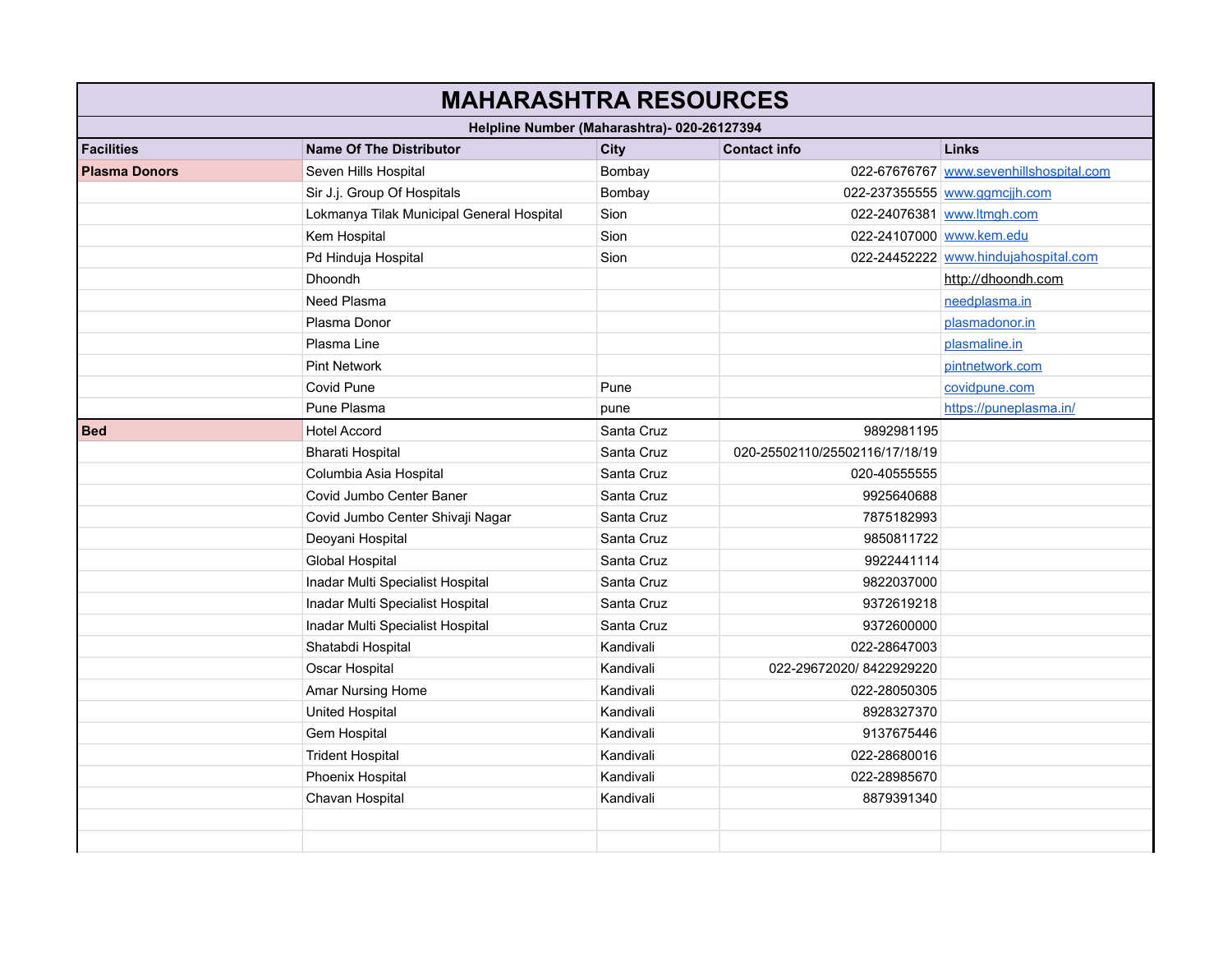| Inlax And Budrani Hospital                 | Pune   | 020-66099910    |  |
|--------------------------------------------|--------|-----------------|--|
| Jahangir Hospital                          | Pune   | 8888821002      |  |
| Jupiter Hospital                           | Pune   | 020-27992799    |  |
| Kashibai Navale Hospital                   | Pune   | 020-24106215    |  |
| Kem Hospital                               | Pune   | 8788711413      |  |
| N.m Wadia Hospital                         | Pune   | 020-67636400    |  |
| Naidu Hospital                             | Pune   | 020-25506303    |  |
| Noble Hospital                             | Pune   | 9823080895      |  |
| Poona Hospital                             | Pune   | 020-66096000    |  |
| Rao Nursing Home                           | Pune   | 7385509944      |  |
| Ratna Hospital                             | Pune   | 020-41097777    |  |
| Ruby Hospital Wanaworie                    | Pune   | 020-66494981    |  |
| Sahyadri Hospital Deccan                   | Pune   | 9839231840      |  |
| Sahyadri Hospital Kothrud                  | Pune   | 020-67213300    |  |
| Sancheti Hospital                          | Pune   | 020-27999999    |  |
| Sanjeevan Hospital                         | Pune   | 7887882698      |  |
| Sasoon Hospital                            | Pune   | 020-26102550    |  |
| Symbiosis Hospital                         | Pune   | 020-61930044    |  |
| Wipro Campus At Hinjewadi Phase One (pune) | Pune   | 9518593779      |  |
| Wipro Campus At Hinjewadi Phase One (pune) |        | 9011087560      |  |
| Zvm College (pune)                         | Pune   |                 |  |
| Azam Campus(pune)                          | Pune   |                 |  |
| Ward A                                     | Mumbai | 022-22700007    |  |
| Ward B                                     | Mumbai | 022-23759023/25 |  |
| Ward C                                     | Mumbai | 022-22197331    |  |
| Ward D                                     | Mumbai | 022-23835004    |  |
|                                            |        | 8879713135      |  |
| Ward E                                     | Mumbai | 022-23797901    |  |
| Ward F North                               | Mumbai | 022-24011380    |  |
|                                            |        | 8879150447      |  |
|                                            |        | 8879148203      |  |
| Ward F South                               | Mumbai | 022-24177507    |  |
|                                            |        | 8657792809      |  |
| Ward G North                               | Mumbai | 022-24210441    |  |
|                                            |        |                 |  |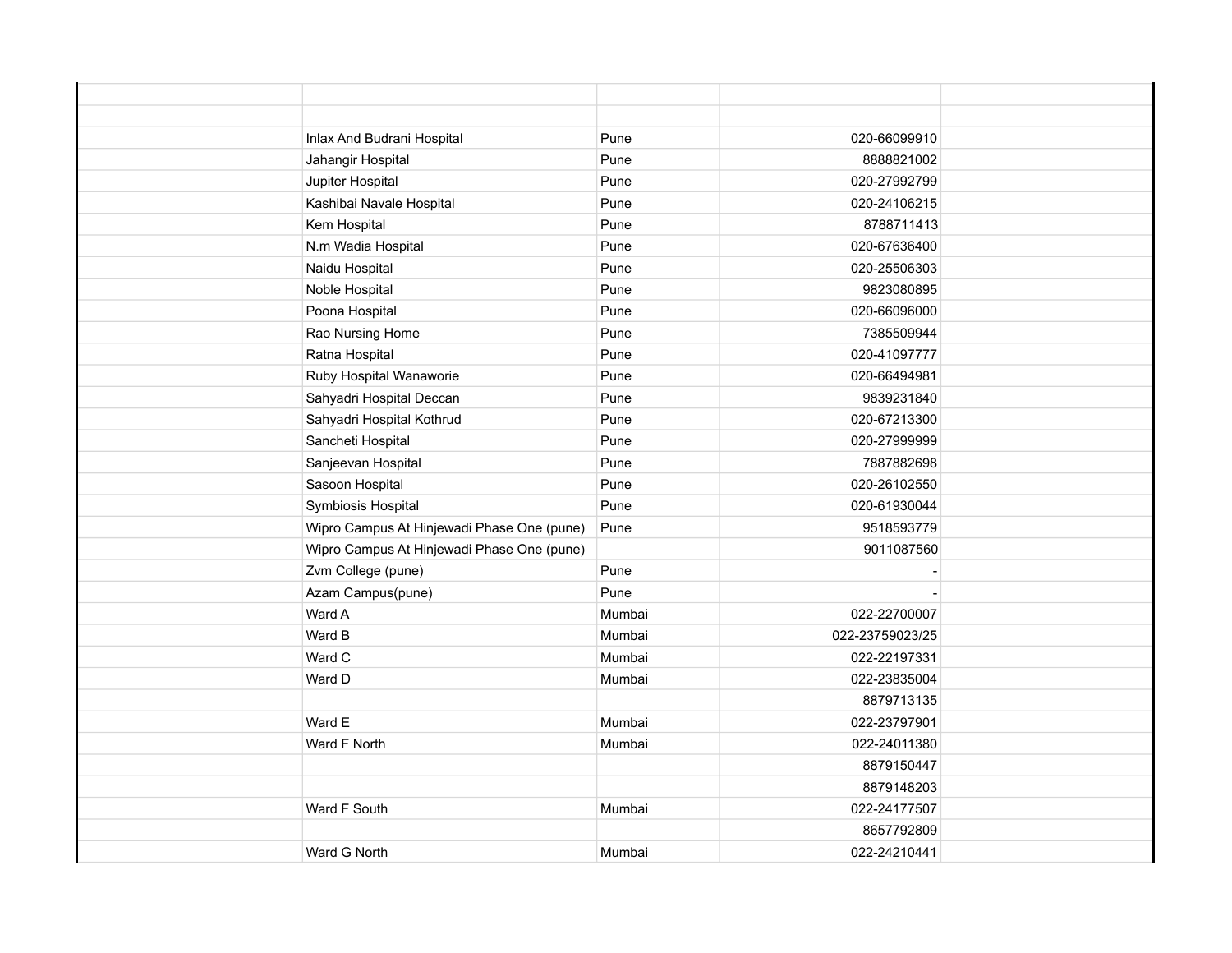|                                  |                     |        | 8291163739   |  |
|----------------------------------|---------------------|--------|--------------|--|
|                                  | Ward G South        | Mumbai | 022-24219515 |  |
|                                  |                     |        | 7208764360   |  |
|                                  | Ward H East         | Mumbai | 022-26635400 |  |
|                                  | Ward H West         | Mumbai | 022-26440121 |  |
|                                  | Ward K East         | Mumbai | 022-24847000 |  |
|                                  |                     |        | 8657933681   |  |
|                                  | Ward K West         | Mumbai | 022-26208388 |  |
|                                  | Ward P North        | Mumbai | 022-28440001 |  |
|                                  |                     |        | 9321598131   |  |
|                                  | Ward P South        | Mumbai | 022-28780008 |  |
|                                  |                     |        | 8828476098   |  |
|                                  |                     |        | 7304776098   |  |
|                                  | Ward R North        | Mumbai | 022-28947350 |  |
|                                  |                     |        | 8369324810   |  |
|                                  | Ward R Central      | Mumbai | 022-28947360 |  |
|                                  |                     |        | 9920089097   |  |
|                                  | Ward R South        | Mumbai | 022-28054788 |  |
|                                  |                     |        | 8828495740   |  |
|                                  | Ward L              | Mumbai | 7678061274   |  |
|                                  |                     |        | 7304883359   |  |
|                                  |                     |        | 7710870510   |  |
|                                  | Ward M East         | Mumbai | 022-25526301 |  |
|                                  |                     |        | 7208680538   |  |
|                                  |                     |        | 7208590415   |  |
|                                  | Ward M West         | Mumbai | 022-25284000 |  |
|                                  | Ward N              | Mumbai | 022-21010201 |  |
|                                  | Ward S              | Mumbai | 9004869724   |  |
|                                  | Ward T              | Mumbai | 022-25694000 |  |
| <b>Remdisvir And Tocilizumab</b> | Tapadia Distributor | Pune   | 020-24478599 |  |
|                                  |                     |        | 020-24489221 |  |
|                                  |                     |        | 9822490756   |  |
|                                  | Kundan Distributors | Pune   | 020-67642525 |  |
|                                  |                     |        | 9923940000   |  |
|                                  | Rohit Enterprise    | Pune   | 020-24481222 |  |
|                                  |                     |        | 9822192558   |  |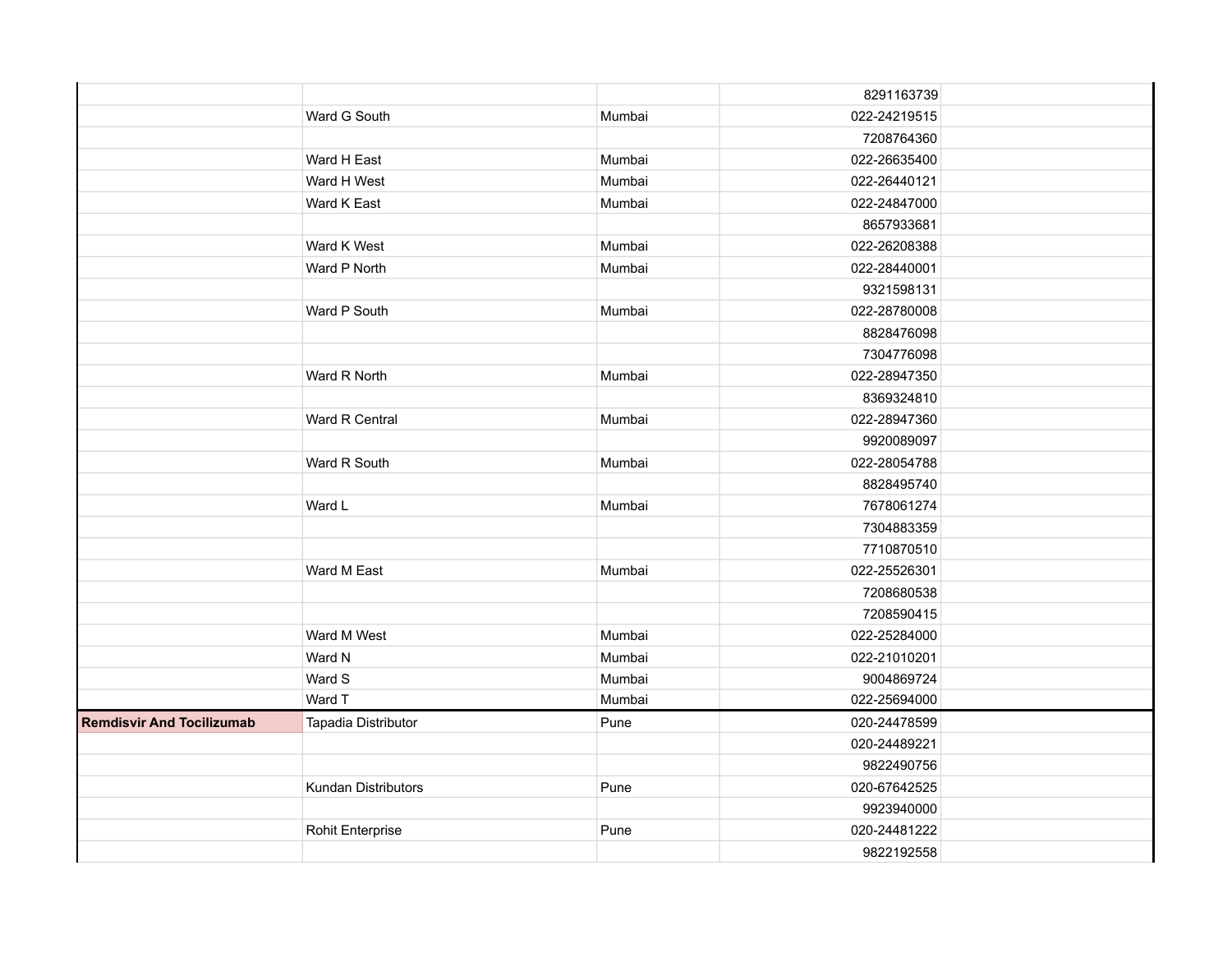| Poona Hospital Medical Stores   | Pune          | 020-24338768            |
|---------------------------------|---------------|-------------------------|
|                                 |               | 9822061118              |
| <b>Prakash Medical Centre</b>   | Pune          | 020-26122264            |
|                                 |               | 989068096               |
| <b>Arihant Chemist</b>          | Pune          | 9595440000              |
| Sai Raj Distributor             | Pune          | 7709114172              |
|                                 |               | 820808004190            |
| Shree Pharma                    | Pune          | 9139963601              |
| Kundan Agencies                 | Chinchwad     | 020-27470078            |
|                                 |               | 9890023634              |
| Mm Pharma                       | Chinchwad     | 020-27473746            |
|                                 |               | 9823116736              |
| Sunny Pharma                    | Satara        | 02162-221111            |
|                                 |               | 9822059598              |
| <b>Baldave Enterprises</b>      | Solanpur      | 9822072130              |
| Cns Medical                     | Solanpur      | 9698540365              |
| Huma Pharmacy And Surgicals     | Solanpur      | 8888843673              |
| Keshwah Pharmacy                | Solanpur      | 9049998189              |
|                                 |               | 9765999855              |
| Shri Mahalaxmi Medical          | Solanpur      | 02184-224003            |
|                                 |               | 9420754003              |
| Yashodhara Pharmacy             | Thane         | 9028088463              |
| Ator Healthcare Pvt. Ltd.       | Mumbai, malad | 022-28662979/8          |
| <b>Arham Pharmaceuticals</b>    | Pune          | 020-24484637-9          |
| Aakanksha Logistics Private Ltd |               | 9822007606              |
| Ajay Agencies                   | Washim        | 02833-232323/9825715921 |
| <b>Akash Medicos</b>            | Buldhana      | 07262-45277             |
| Associated Distributor(chq)     | Waghala       | 7020064035              |
| Anand Agencies (chq)            | Vijaywada     | 02582-225569            |
| <b>Anil Medical Stores</b>      | Aurangabad    | 9890053040              |
| Arihant Distributors Nandurbar  | Nandurbar     | 02564-223229            |
| Apte Agencies(chq)              | Solapur       | 02184-222543/90         |
| Apex Pharma                     | Yavatmal      | 07232-250317/25         |
|                                 |               |                         |
| <b>Bhagirath Distributors</b>   | Aurangabad    | 0240-2339020            |
| Bora Agencies (cho)             | Ahmednagar    | 0241-2344082/942        |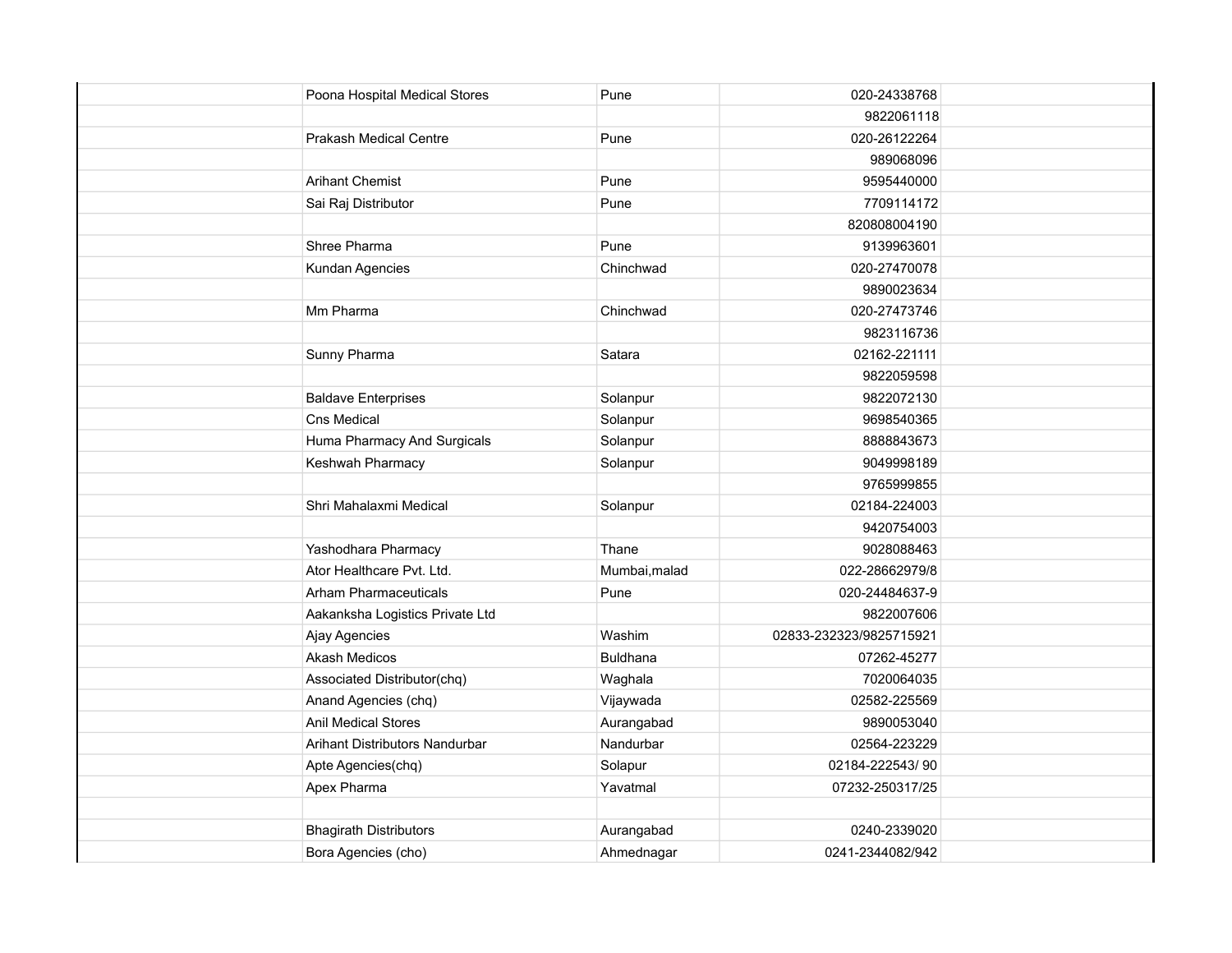|                             | Bhagirath Agency(cho)                                       | Ambejogai       | 02482-231470       |  |
|-----------------------------|-------------------------------------------------------------|-----------------|--------------------|--|
|                             | Bajaj Medical Stores Brahrhsiri Enterprises (cho) Ambejogai |                 | 9422932031         |  |
|                             | Bharat Agencies (latury(cho)                                | Latur           | 02382 248789       |  |
|                             | Baldawa Enterprises (cho)                                   | Solapur         | 0217-2624074/262   |  |
|                             | Balaji Agencies (cho)                                       | Parbhani        | 9421306642         |  |
|                             | Baheti Distributors (cho)                                   | Solapur         | 0217-2326168/271   |  |
|                             | <b>Bafna Medico</b>                                         | Ahmadnagar      | 9011871111         |  |
|                             | <b>Balaji Agencies</b>                                      | Akola           | 0724 2431429       |  |
|                             | Chandan Pharmaceuttical (pune)                              | Pune            | 8888850912         |  |
|                             | Chanda Agencies                                             | Amravati        | 0721-26735522591   |  |
|                             | M/s Choudhary & Co                                          | <b>Nashik</b>   | 0253-2574287/231   |  |
|                             | Dy Patil Medical Stores                                     | Kolhapur        | 9822016045         |  |
|                             | <b>Aster Adhar Medical</b>                                  | Kolhapur        | 02331-6622755      |  |
|                             |                                                             |                 | 922506845          |  |
| ambulances with ventilators | helpnow (mumbai and pune)                                   |                 | 8899889952         |  |
|                             |                                                             |                 | 9870333255         |  |
| oxygen cylinders            | kamal distributor pvt limited                               | (panvel,bombay) | 9152022401/2/3/4   |  |
|                             |                                                             |                 | 9619861739         |  |
|                             | skites pvt Itd                                              | (panvel,bombay) | 9619861740         |  |
|                             |                                                             |                 | 7045032622         |  |
|                             |                                                             |                 | 9619861714         |  |
|                             |                                                             |                 | 9930149995         |  |
|                             | tirupati distributor                                        | (panvel,bombay) | 9167610601/602/603 |  |
|                             |                                                             |                 | 9822268925         |  |
|                             | shrikant                                                    | (alibag,bombay) | 9011074402         |  |
|                             |                                                             |                 | 9820184660         |  |
|                             | aashray seva kendra                                         | mumbai          | 9619396152         |  |
|                             |                                                             |                 |                    |  |
|                             | Central Helpline Number for corona-virus: - +91-11-23978046 |                 |                    |  |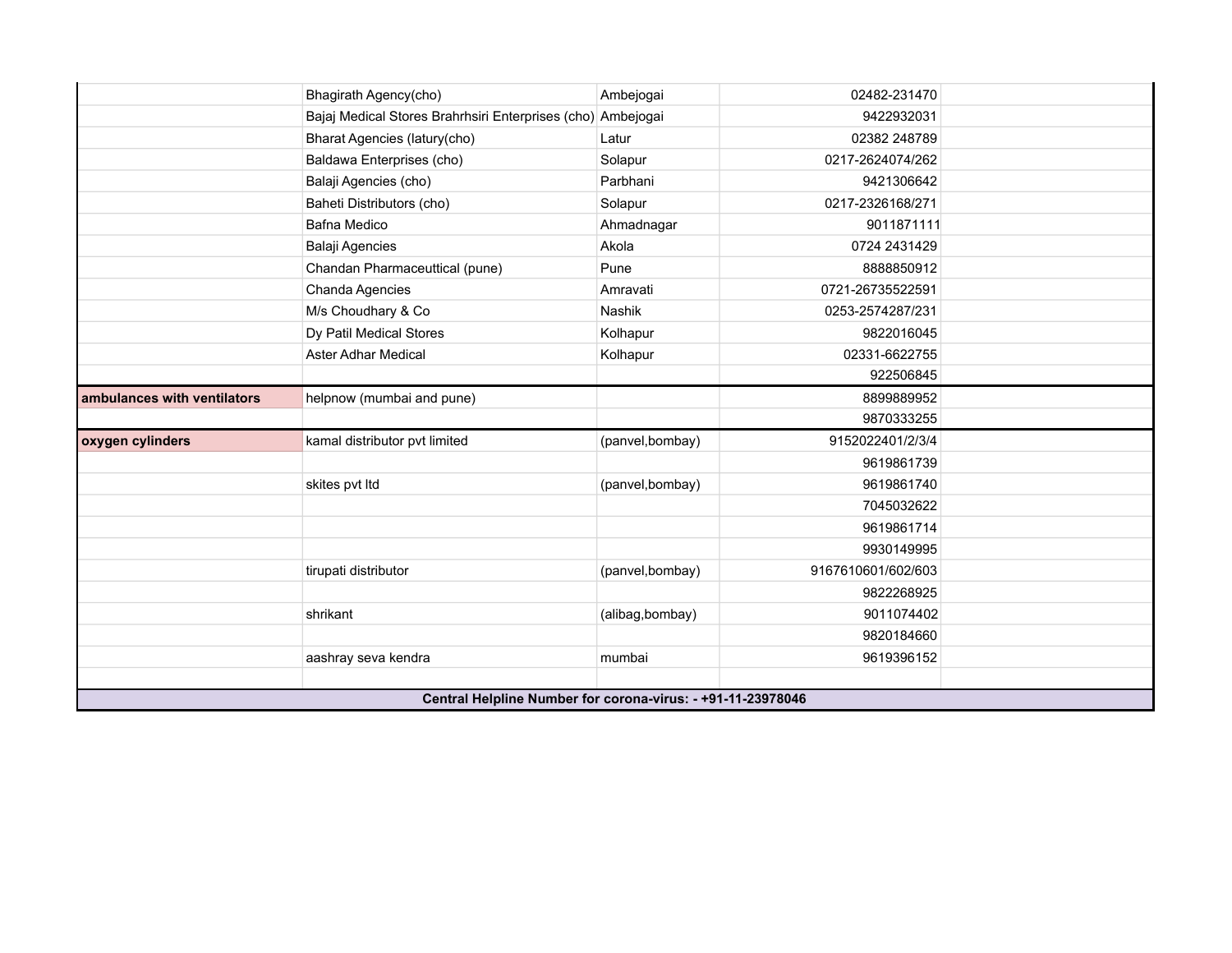| <b>SOUTH INDIA RESOURCES</b>                  |                                          |                                        |                          |                                       |                      |                                                  |
|-----------------------------------------------|------------------------------------------|----------------------------------------|--------------------------|---------------------------------------|----------------------|--------------------------------------------------|
| <b>CATEGORY</b>                               | <b>STATE, CITY AND ZONE</b>              | <b>DISTRIBUTOR NAME</b>                | <b>HELPLINE</b>          | <b>CONTACT INFO</b>                   | <b>LINKS</b>         | <b>EXTRA INFO</b>                                |
| <b>Beds</b>                                   | Bangalore - North                        | <b>BBMP Command Centre</b>             | 8904322946               |                                       |                      |                                                  |
|                                               | Bangalore - East                         | <b>BBMP Command Centre</b>             | 080-23010101/02          | ÷.                                    | ÷.                   | ÷                                                |
|                                               | Bangalore -South                         | <b>BBMP Command Centre</b>             | 8277515788               | $\overline{a}$                        | $\sim$               | $\sim$                                           |
|                                               | Anekal Taluk                             | <b>BBMP Command Centre</b>             | 8867474146               | 8792140655                            |                      | $\sim$                                           |
|                                               | Mahadevapura                             | <b>BBMP Command Centre</b>             | 080-23010101             | 080-23010102                          |                      | ä,                                               |
|                                               | Dasarahalli                              | <b>BBMP Command Centre</b>             | 080-28394909             | 080-28393688                          |                      |                                                  |
|                                               | Bommanahalli                             | <b>BBMP Command Centre</b>             | 8884666670               | $\bar{\phantom{a}}$                   |                      |                                                  |
|                                               | RR Nagar                                 | <b>BBMP Command Centre</b>             | 080-28601050             |                                       |                      |                                                  |
|                                               | Yelahanka                                | <b>BBMP Command Centre</b>             | 9480685948               | 9480685964                            |                      |                                                  |
|                                               | East Zone                                | <b>BBMP Command Centre</b>             | 7411038024               |                                       |                      |                                                  |
|                                               | West Zone                                | <b>BBMP Command Centre</b>             | 080-68248454             | $\sim$                                |                      |                                                  |
|                                               | South Zone                               | <b>BBMP Command Centre</b>             | 8431816718               |                                       |                      |                                                  |
|                                               | Bangalore                                | Saqib                                  | 9148950554               | @saqibprivate on Instagram            |                      |                                                  |
| <b>General Enquiry</b>                        | General Enquiry for Covid-<br>19 in BBMP | <b>BBMP Command Centre</b>             | 080-22660000             | 080-22481818                          |                      |                                                  |
|                                               | Hyderabad                                | <b>Helping Hand Foundation</b>         | 8790679505               | 7893191193                            | www.helpinghandf.org | Timings: 9AM to 9PM only                         |
|                                               | Kerala                                   |                                        | 0471-2552056             |                                       |                      |                                                  |
|                                               | Karnataka                                |                                        | 104                      |                                       |                      |                                                  |
|                                               | <b>Tamil Nadu</b>                        | ÷.                                     | 044-29510500             | ÷.                                    |                      |                                                  |
|                                               | Telangana                                | ÷.                                     | 104                      | ÷.                                    |                      |                                                  |
|                                               | Pondicherry/Puducherry                   |                                        | 104                      | $\sim$                                |                      |                                                  |
|                                               | Bangalore                                | Mercy Helpline                         | 8660856709               |                                       |                      | Ambulance, oxygen centre,<br>plasma, seva kendra |
| Oxygen cylinders                              | Hyderabad                                | Omar bhai Oxygen Q                     |                          | 9703344244                            |                      |                                                  |
|                                               | Hyderabad                                | <b>Oxy Vision Solutions</b>            |                          | 9391114386                            |                      |                                                  |
|                                               | Hyderabad                                | Oxygen Concentrate                     |                          | 9100100009                            |                      |                                                  |
|                                               | Hyderabad                                | Oxygen Sohail                          | $\sim$                   | 9849604810                            |                      |                                                  |
|                                               | Hyderabad                                | Rahim Patel Oxygen                     | $\overline{\phantom{a}}$ | 9160990033                            |                      |                                                  |
|                                               | Hyderabad                                | Liyaqath Oxygen                        |                          | 8008883980                            |                      |                                                  |
|                                               | Hyderabad                                | MD Shaffi Uddin Oxygen                 | $\sim$                   | 8978187814                            |                      |                                                  |
|                                               | Hyderabad                                | Mohammad Oxygen                        | $\blacksquare$           | 9985636501                            |                      |                                                  |
|                                               | Hyderabad                                | Murli Krishna Oxygen                   | ÷                        | 9885378287                            |                      |                                                  |
| Food - 14 days breakfast,<br>lunch and dinner |                                          | Aduggemane                             | 7892403742               | 9916435389 (WhatsApp)                 |                      |                                                  |
|                                               | Hyderabad                                | Feed the needy (last ride<br>services) | $\sim$                   | 7995404040                            |                      |                                                  |
|                                               | <b>Bangalore</b>                         | Anand Sanghi                           | 9247756006               |                                       |                      |                                                  |
| <b>Remdesvir/Injections</b>                   | Chennai                                  |                                        | 8939169999               | @mrmedhq on Instagram and<br>Facebook |                      |                                                  |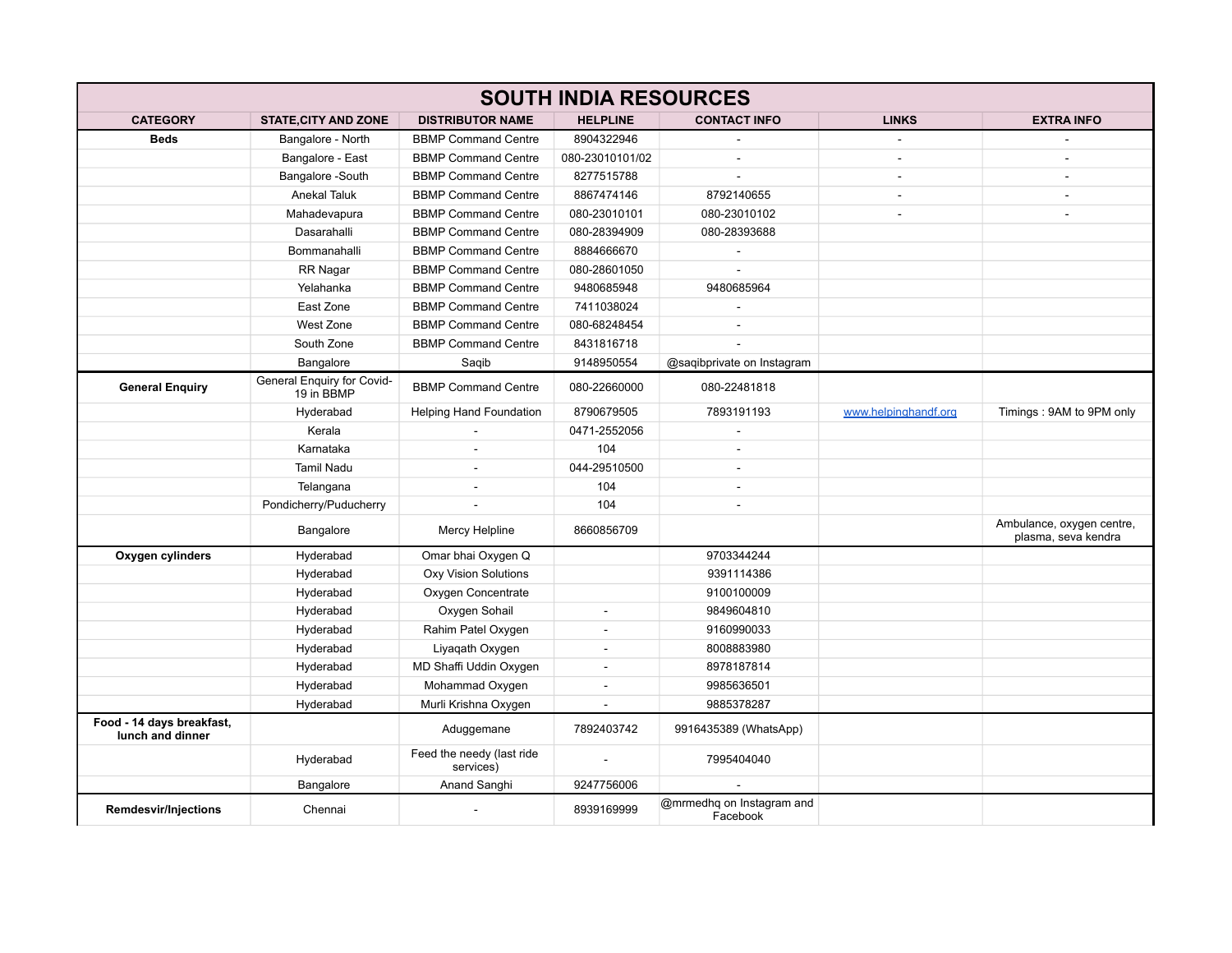| Andhra Pradesh | Aurobindo Drugs                                 |                          | 0866-3202242 | aurobindodrugs@gmail.com               | D. NO. 872, BLOCK-II,<br>PRASAD PLAZA,<br>KAMAIAHTHOPU CENTRE,<br>MG ROAD, VIJAYWADA,<br>VIJAYWADA - 520007                                  |
|----------------|-------------------------------------------------|--------------------------|--------------|----------------------------------------|----------------------------------------------------------------------------------------------------------------------------------------------|
| Andhra Pradesh | Balaji Medical Corporation                      |                          | 9849828896   | bmcguntur1@gmail.com                   | 9-10-51A, D. S. BUILDINGS,<br>NAAZ CENTRE, GUNTUR<br>$-522001$                                                                               |
| Andhra Pradesh | Kranthi Medical Agencies                        | $\overline{\phantom{a}}$ | 9246472006   | pcsr79@yahoo.com                       | OLD GOVT. HOSPITAL ROAD.<br>BEHIND AMBEDKAR STATUE,<br>ONGOLE, ONGOLE - 5230016                                                              |
| Andhra Pradesh | <b>Paramount Medical</b><br>Agencies            |                          | 9849112421   | paramountmedicalagencies@<br>qmail.com | 30-8-7, BHANU STREET,<br>DABA GARDENS,<br>VISHAKHAPATNAM.<br>VISHAKHAPATNAM - 530020                                                         |
| Andhra Pradesh | Aurobindo Drugs (VSP)                           |                          | 9849595908   | aurobindodrugs@gmail.com               | DOOR NO. #47-1-111/16TH<br>LANE, DWARAK NAGAR,<br>VISHAKHAPATNAM.<br>VISHAKHAPATNAM - 530016                                                 |
| Andhra Pradesh | Vardhman Specialities                           |                          | 9849185987   | vardhmanvizag@gmail.com                | 30 11 19 2. FLAT NO 101 AND<br>102, GROUND FLOOR,<br>SHREE SUBHADRA CASTLE.<br>LAKSHMI STREET, DABA<br>GARDENS,<br>VISHAKHAPATNAM - 530020   |
| Andhra Pradesh | Kalyani Health Plus                             |                          | 9920124208   | kalyanihealthplus@gmail.com            | DOOR NO. 152/1,<br>JAYANAGAR COLONY, NEAR<br><b>BAIRAGI PATTEDA PARK,</b><br><b>TIRUPATHI - 517501</b>                                       |
| Andhra Pradesh | <b>Alaric Enterprises</b>                       |                          | 9989011088   |                                        | DOOR NO. 12/570 CELLORE,<br><b>BESIDE THIRD LIFT.</b><br>SOWMYA NAGAR, NEAR<br>VARADHITADEPALLI,<br>MANGALAGIRI,<br>MANGALAGIRI - 522501     |
| Telangana      | Akshaya Medical and<br><b>Surgical Agencies</b> | 040-64565508             | 8897058832   | akshayamedicalagencies@gm<br>ail.com   | PLOT NO. F-4/B/1 GANDHI<br>NAGAR, IDAQTHDULLAPUR,<br>MANDALMEDCHAL,<br>MALKAJGIRI, HYDERABAD -<br>50037                                      |
| Telangana      | Gaudey And Co.                                  | 040-65916729             | 9963107800   | gaudevcompany@yahoo.com                | 2ND FLOOR, PUNJAGUTTA, D<br>NO. 6-3-668/9/6, OPP. MODEL<br>HOUSE, MAIN ROAD, UDAY<br>MEDICALSMCH, CIRCLE 5,<br>MANDAL, HYDERABAD -<br>500082 |
| Telangana      | Pharma Plus                                     |                          | 9930191705   | pharmaplus.dis@gmail.com               | D. NO. 1-8-229/10/4<br>PRENDERGHAST RD, PART<br>OF FIRST FLOOR.<br>SECUNDERABAD-500003                                                       |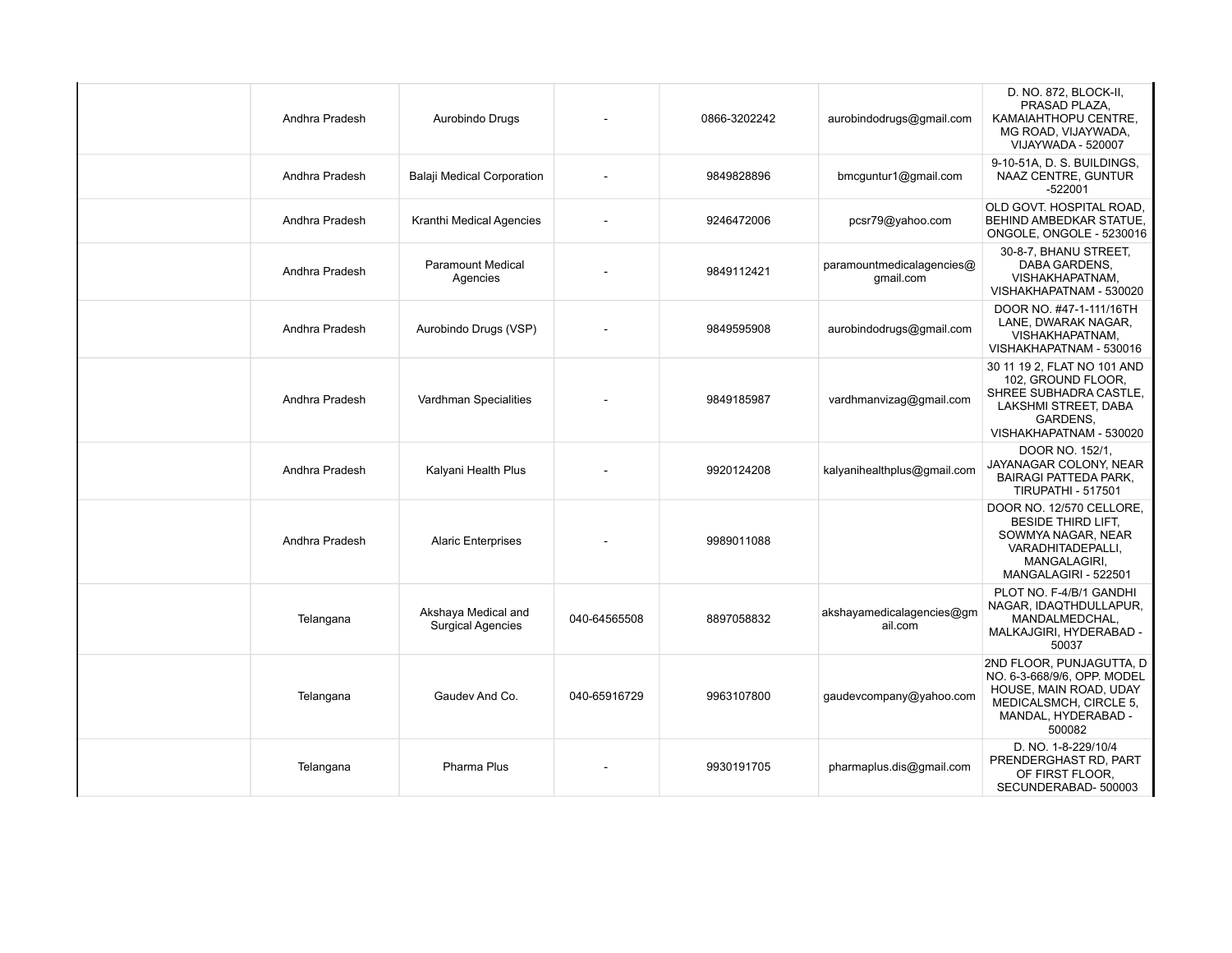| Telangana | Vasu Vaccines and<br>Speciality Drugs Pv.              | 9248060730   | 9248060717 | vasugroup hnr@yahoo.co.in          | D. NO. 3-6-516/1, 2ND FLOOR,<br>VASU PHARMA HOUSE.<br>STREET NO. 6, HIMAYATH<br>NAGAR, (V) KHAIRATABAD<br>(M), HYDERABAD - 500029                                             |
|-----------|--------------------------------------------------------|--------------|------------|------------------------------------|-------------------------------------------------------------------------------------------------------------------------------------------------------------------------------|
| Telangana | M/s. SVS Pharma (FMSPL)                                |              | 9100102458 | purchase@svsfmp.com                | PLOT NO. 317, SY NO. 11/14,<br>11/15, 11/16 PATRIKA NAGAR,<br>SHRI SWAMY, AYYAPPA CO-<br>OPERATIVE, KHANAMET<br>VILLAGE,<br>SERILLNGAMMANDAL,<br>RANDE, HYDERABAD -<br>500081 |
| Telangana | Novacare Healthcare<br>Solutions                       |              | 4066770909 | hyd@novacare.in                    | H. NO. 6-1-190/25, NEAR NTR<br>STATUE, PADMARAO<br>NAGAR, SECUNDERABAD,<br>HYDERABAD - 500025                                                                                 |
| Telangana | <b>Olive Hospitals Private</b><br>Limited              |              | 9133946000 | santoshm@olivehospitals.com        | (CENTRAL PHARMACY<br>STORE) NANALNAGAR,<br>MAHDIPATNAM, D. NO. 12-2-<br>718/3,4,5, 5TH FLOOR,<br>HYDERABAD, HYDERABAD -<br>500024                                             |
| Telangana | Apollo Hospitals Enterprise<br>Ltd.                    |              | 9980377553 | yuvaraj_ar@apollopharmacy.<br>org  | SY NO. 403, JUBILEE HILLS,<br>AMEERPET, APOLLO<br><b>HOSPITALS COMPLEX,</b><br>HYDERABAD, HYDERABAD -<br>500033                                                               |
| Telangana | Mallareddy Narayan<br>Multispeciality                  |              | 8886289944 | purchase@mrghospitals.org          | HOSPITAL CENTRE STORE<br>(A UNIT OFD NO. 1-1-216,<br>SURARAM X ROAD OF<br>CHANDRAMMA<br>EDUCATIONAL SOCIETY)<br>JEEDIMETLA, HYDERABAD -<br>500055                             |
| Telangana | Diansucare Pharmacy A Unit<br>Of Dians Private Limited |              | 9030144488 | dr.ravikumar@ravihospitals.<br>com | RAVI HOSPITALS ROAD NO-<br>1, KPHB COLONY NEAR<br>GHMC, PARKKUKATPALLY,<br>KPHBD NO. 15-25-549,<br><b>GROUND FLOOR</b>                                                        |
| Telangana | Hyderabad Institute Of<br>Oncology Pvt. Ltd.           |              | 9100339990 | pharmacy@omegahospitals.<br>com    | (CENTRAL MEDICAL STORE)<br>SRI VENKATESWARA CO, P<br><b>HOUSING BUILDING,</b><br>SOCIETY ROAD NO-2D, NO.<br>8-2-293/82/L/276, ABANJARA<br><b>HILLS</b>                        |
| Telangana | Sri Sri Holistic Hospital                              |              |            |                                    |                                                                                                                                                                               |
| Telangana | Regson Health Care                                     |              | 8879640426 | regsonhealthcare@gmail.com         | Mayur Marg<br>BegumpetMarredPally,<br>Hyderabad, 500016                                                                                                                       |
| Telangana | Satya Distributors                                     | 040-23704595 |            | satya.distributors16@gmail.<br>com |                                                                                                                                                                               |